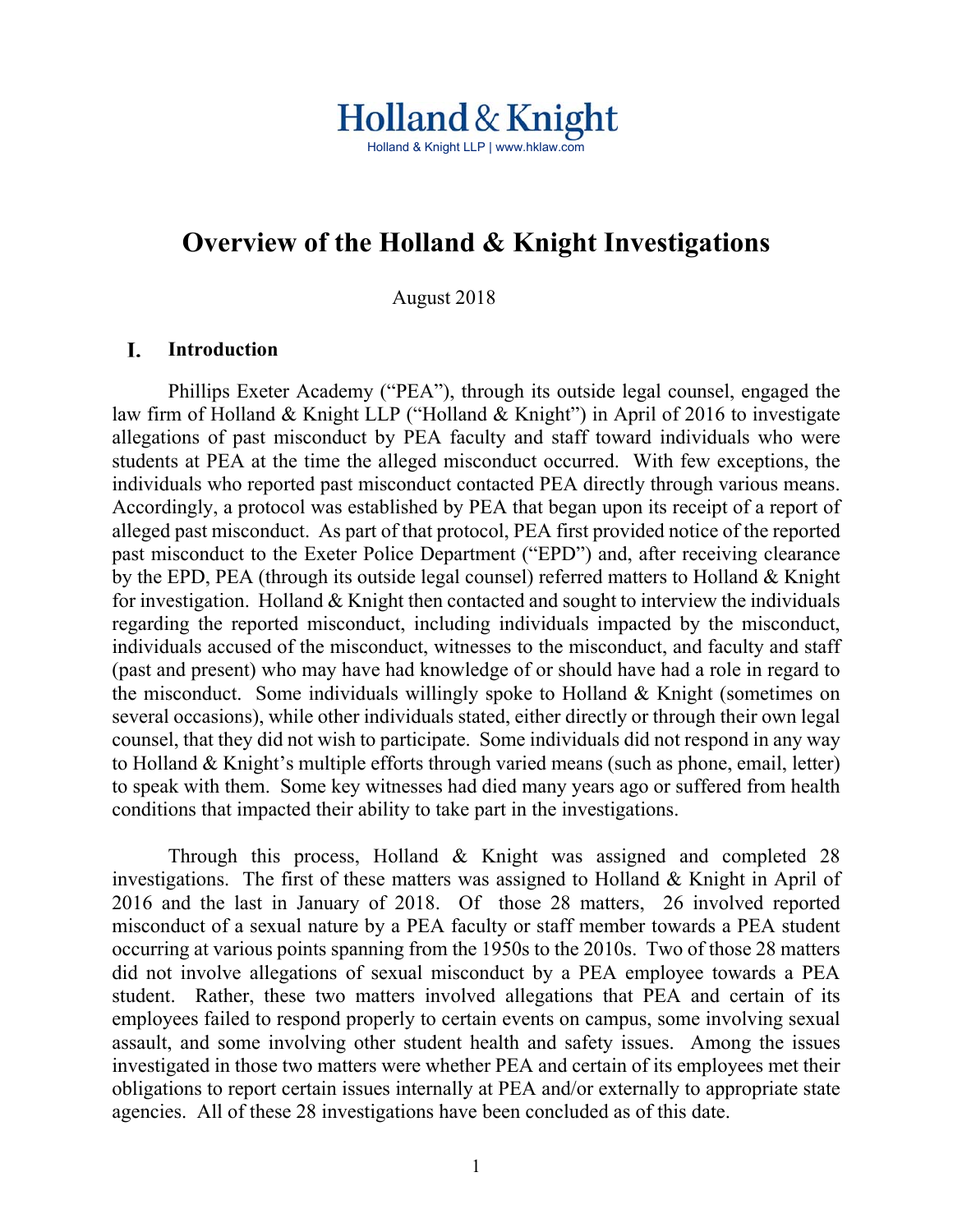During the course of these 28 investigations, Holland & Knight conducted approximately 294 interviews of over 170 individuals. The persons interviewed were located in various states, as well as in multiple countries. The interviews were conducted by phone or in person. Holland & Knight attempted to conduct approximately 50 additional interviews with persons who could not be reached or declined to be interviewed. Also, in conducting these 28 investigations, Holland & Knight reviewed thousands of pages of relevant documents and materials, including personnel files, PEA administrative records, documents provided by persons interviewed, photographs and videos, and other publicly available information.

For each investigation conducted, Holland & Knight shared with PEA its factual findings. On certain investigations Holland & Knight also shared with PEA systemic concerns that became apparent through the investigations. For example, in the course of conducting the investigations, Holland & Knight learned of a dual record-keeping system that existed at PEA at least as early as the 1970s and which continued into the 2010s. This dual record-keeping system included a personnel file held by the equivalent of a human resources office, and a "confidential" file that was often held by the Principal and/or Dean of Faculty of PEA. In some cases, this dual record-keeping system resulted in other administrative staff members having an incomplete view of the conduct history in the confidential file. Another example of a systemic concern was an absence of an established and clear protocol for students, faculty, and employees to raise complaints and training for PEA administrators on how to respond to concerns of misconduct by faculty or staff impacting students. The presence of an effective protocol would have, in turn, resulted in PEA formalizing opportunities to educate its community, and to train its administrators on how to respond to, investigate, and follow up on concerns of inappropriate conduct, including whether and when to report allegations of misconduct to the appropriate authorities. Reflective of this absence of protocol was that some individuals who experienced different forms of sexual misconduct at various points were not able to seek assistance or, when they sought assistance, were not treated consistently or fairly. Emerging from these systemic deficiencies was a pattern of PEA failing to respond to, investigate, and communicate internally regarding reported misconduct in an effective and appropriate manner and, in certain circumstances, failing to report misconduct to the appropriate authorities.

Through its investigations, Holland & Knight determined that in seven of the 26 investigations of reported sexual misconduct by employees toward students, the information learned during the investigation led to a finding that some or all of the reported sexual misconduct did occur. In those seven matters, the sexual misconduct included sexual penetration, fondling, and/or kissing of a PEA student by a PEA faculty or staff member. In five other investigations, Holland & Knight determined that there existed some level of conduct of a sexual nature or inappropriate attention to boundaries in the form of physical touching of students, including by hugs, back rubs or other touching, and/or verbal interactions or innuendo with students. In one matter involving a report of sexual abuse, including oral and anal sex, by a faculty member on a student in the late-1940s/early-1950s,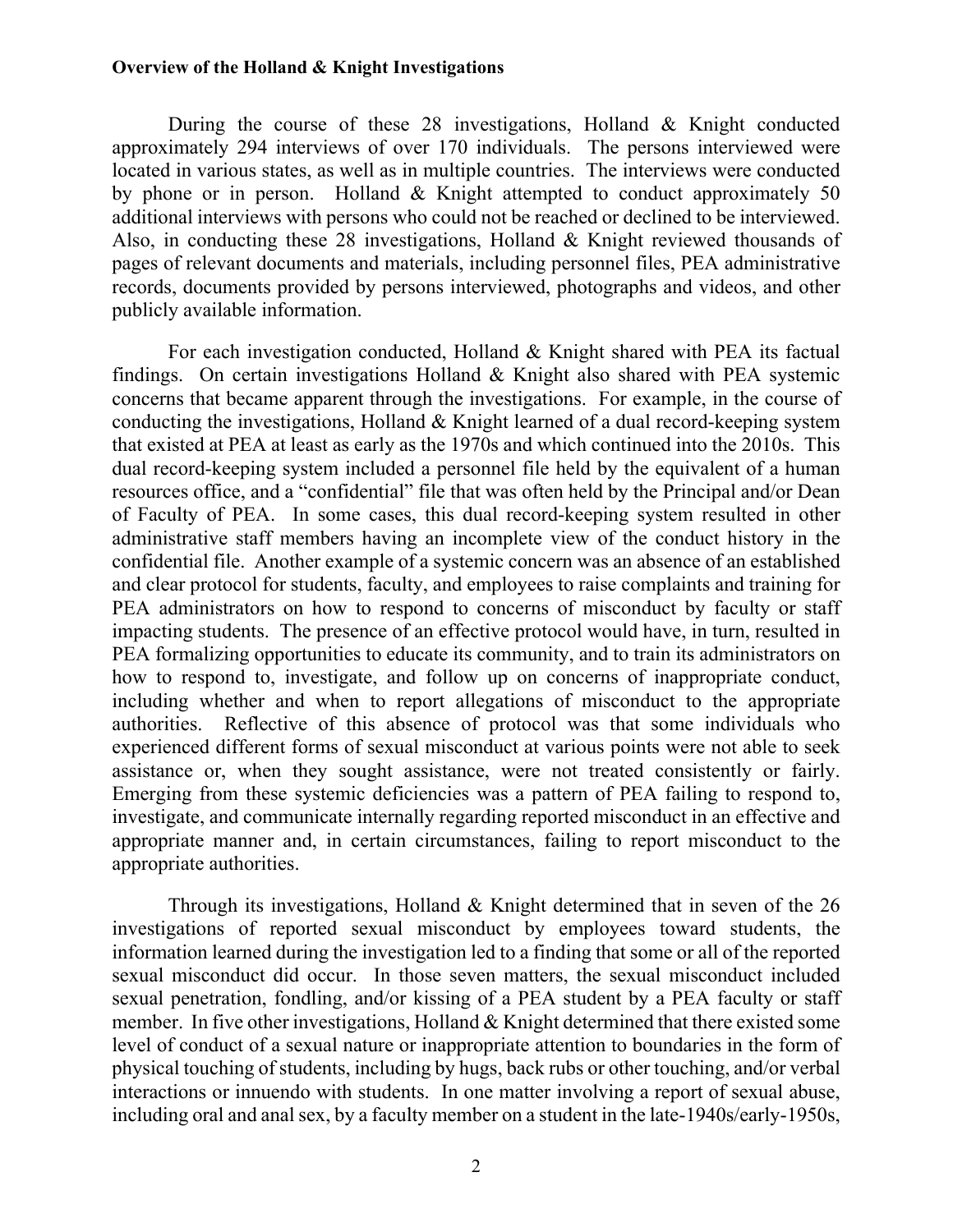the report was made by a PEA alumnus directly to PEA and bore indicia of reliability. However, Holland & Knight was unable to investigate the matter because the alleged perpetrator was deceased and the reporting party did not wish to participate in the investigation. In two other investigations, involving allegations of sexual misconduct in the form of a sexual relationship between a PEA faculty member and a PEA student, Holland & Knight could not make any determination, because neither the PEA student, the accused PEA faculty, nor any other material witnesses participated in the investigation. In five other investigations, Holland & Knight could not make a determination regarding the allegations of sexual misconduct because there was no identified complaining party or the complaining party would not participate in the investigation. In six other investigations, Holland & Knight determined that there was no sexual misconduct. In regard to the two investigations that did not involve allegations of sexual misconduct by faculty or employees, Holland & Knight determined that in a number of situations PEA employees failed in their responsibilities to address alleged misconduct impacting the health, safety, and welfare of students in a proper and effective manner.

During the course of Holland & Knight's investigations, PEA independently created the Principles of Disclosure that it shared in a March 2, 2017 letter to the Exeter community. Presented below are overview summaries of seven investigations, which PEA determined satisfied its Principles of Disclosure. The misconduct that is the subject of those seven investigations and presented in the overview summaries was alleged to have occurred during various points of time in the 1970s, 1980s, 1990s and 2000s. In preparing these overview summaries, Holland & Knight took a number of steps to respect the privacy of the individuals who experienced the misconduct, including not providing specific names, dates, locations, or other details that betray personal and sensitive information shared. The persons accused of the misconduct (and found to have engaged in certain misconduct which PEA determined satisfied its Principles of Disclosure) are as follows (presented in alphabetical order): Donald Foster, Steve Lewis, George Mangan, Barry Pomerantz, Richard Schubart, Edleff Schwaab, and an individual referred to as the Unknown Male.

Finally, we wish to thank the individuals who participated in the 28 investigations. In particular, we thank and acknowledge the courage of the student survivors who shared their experiences.

#### II. **Overview Summaries of Referenced Investigations**

## **1. Donald Foster**

In October of 2016, Holland & Knight was asked to investigate former faculty member Donald Foster ("DF") with regard to his alleged inappropriate conduct with students of PEA. The specific allegations that Holland & Knight investigated included: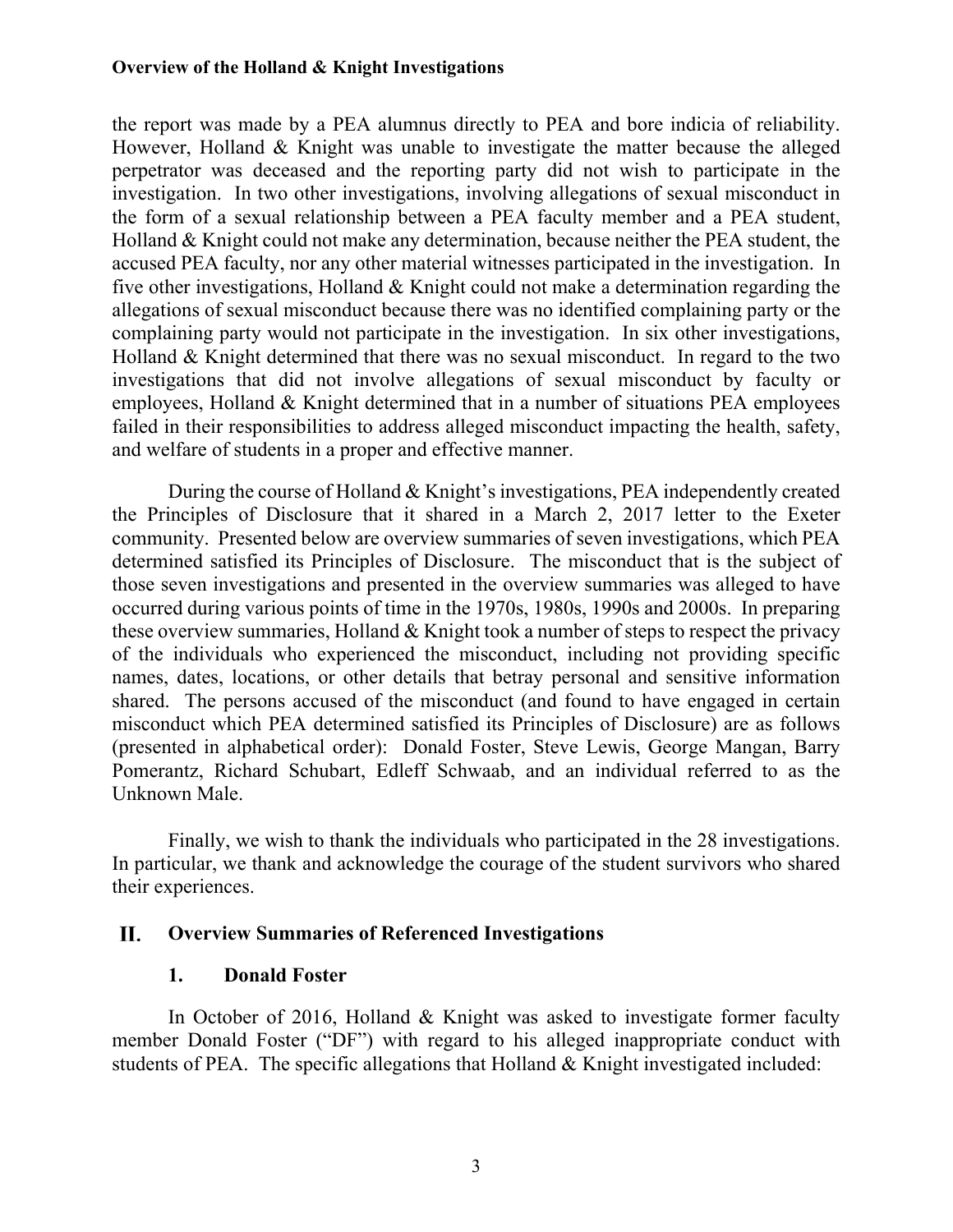- A. DF pinned a student against a wall and forcibly kissed her and put his tongue down her throat on her graduation day in the 1980s. This person will be referred to as Student A in this section.
- B. DF forcibly kissed a student on her final day of class as a junior in the 1980s. This person will be referred to as Student B in this section.
- C. DF requested that a recent graduate move closer to New Hampshire so that she could be sexually available to him. DF then pinned this student against a wall and forcibly kissed her and stuck his tongue in her mouth while pressing against her with an erection. This person will be referred to as Student C in this section.

DF was an instructor in the History Department beginning in 1973. In 1980, he focused his teaching on anthropology and was PEA's only anthropology teacher until his retirement in 2011. Through his attorney, DF declined to be interviewed by Holland  $\&$ Knight. PEA stripped DF of his emeritus status on March 2, 2017; he was also banned from campus on February 23, 2017.

### Student A

Student A graduated from PEA in the 1980s. Student A stated that she loved anthropology and took every one of DF's classes that she could during her time at PEA. Student A stated that on graduation day, DF invited her to his apartment because he had a gift for her. When Student A arrived at DF's apartment, she stated that he handed her a book and, as he was handing it to her, he "pinned" her against the wall. Student A described that DF's body was pushed against her and he kissed her with his tongue in her mouth. Student A stated that she was able to kick DF and "get out the door" to stop the behavior.

## Student B

Student B graduated from PEA in the 1980s. Student B stated that DF was her favorite teacher at PEA and she took all of the courses DF offered which, at the time, she estimated to be three or four courses. Student B stated that DF was known to make odd comments to girls, and she said that DF would occasionally come to the games and practices of the sport that Student B played and he would "pat girls on the butt when sending them on to the field." Student B stated that this was "kind of harmless back then" and no one ever complained.

Student B stated that towards the end of the spring semester in her junior year, when she was 16 years old, DF had her class watch a movie in the theater in a main building, the name of which she did not recall. Student B stated that she stayed in the theater as the other students were leaving to ask DF a question about the class subject matter. She stated that there was initially another male student with her, but she did not remember his name, and then he left and there were no other students around. Student B described that she was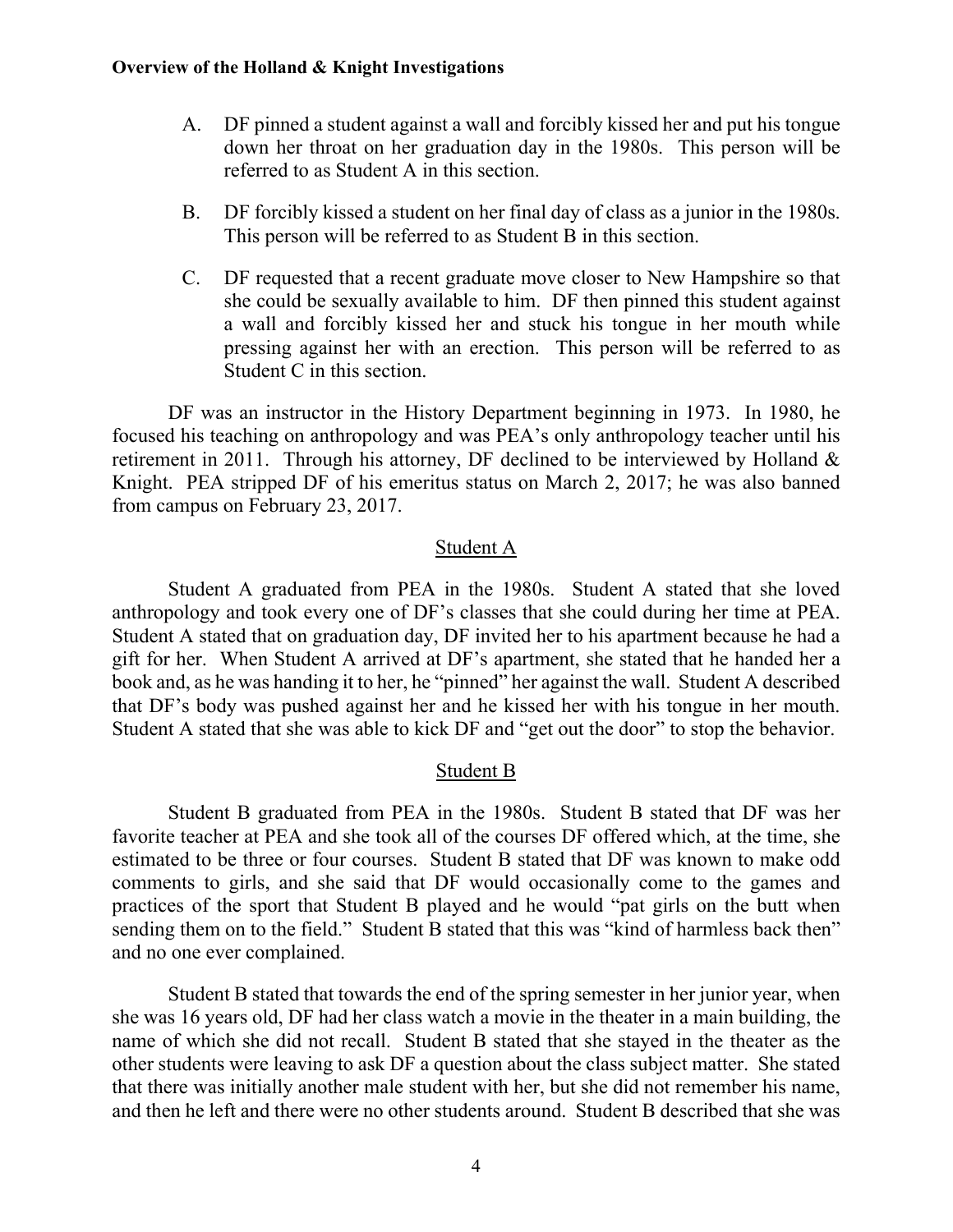standing between DF and a bolted row of chairs in the theater. When she approached DF, she stated that he "grabbed" her and said "I'm really going to miss you when you go to [Student B's study abroad location] next year." Student B said that DF then tried to kiss her on the mouth. Student B stated that she turned her head so DF's kiss landed on her cheek instead of her mouth. She then stated that she broke from his grasp and immediately left the theater. Student B stated that she was angry that DF thought he could do that to her and his conduct caused her to question his prior interactions with her. She stated to Holland & Knight that her thoughts at the time were about "all [of DF's] comments on my blouse or my hair, all came back to 'did he like me? Why did he do that? Did I earn those grades?'".

Following this interaction with DF, Student B stated that she went to the Dean's Office to share what DF had done to her. During her interview, Student B stated that she did not remember with whom she spoke in the Dean's Office. (Holland & Knight determined that Student B spoke with the Dean of Students.<sup>1</sup>) Student B indicated that the person she spoke with listened to her and then required her to go to the infirmary and speak to a PEA counselor.

Student B stated that the police came to her house following this event, but they questioned her about conduct that she shared with the PEA counselor that occurred prior to her time at PEA. Following her interview with Holland & Knight, Student B confirmed with her mother that neither PEA nor the local police that visited her had mentioned the conduct of DF to her or her mother.

Holland & Knight interviewed the Dean of Students, who relied on her contemporaneous notes to confirm that Student B did approach her and conveyed to her virtually identical information to that which Student B conveyed to Holland & Knight. Holland & Knight also interviewed an individual who worked as a counselor at PEA in the 1980s in the Health Center. That counselor recalled speaking with Student B, but not about DF. Rather, the counselor stated that she reported to New Hampshire's Department of Children, Youth, and Families, as well as the local police in Student B's hometown, the conduct that Student B had shared with her regarding potential peer sexual abuse that occurred before Student B began at PEA.

Holland & Knight also reviewed a memorandum written by the Principal of PEA, in the 1980s.<sup>2</sup> In his memorandum, the Principal stated that the Dean of Students had informed him about Student B's allegations, "which the student believed to be sexually motivated" and that DF "had tried to kiss her at the end of a class when no one else was present." The Principal's memorandum stated that he and the Dean of Faculty had met

<sup>&</sup>lt;sup>1</sup> The Dean of Students at the time was Susan Herney. As indicated in subsequent footnotes, Holland & Knight identifies the PEA employees referenced in each of these seven sections, as different persons filled various roles during the periods of time encompassing the investigations.

<sup>2</sup> The Principal at the time was Steven Kurtz. Mr. Kurtz died in 2008.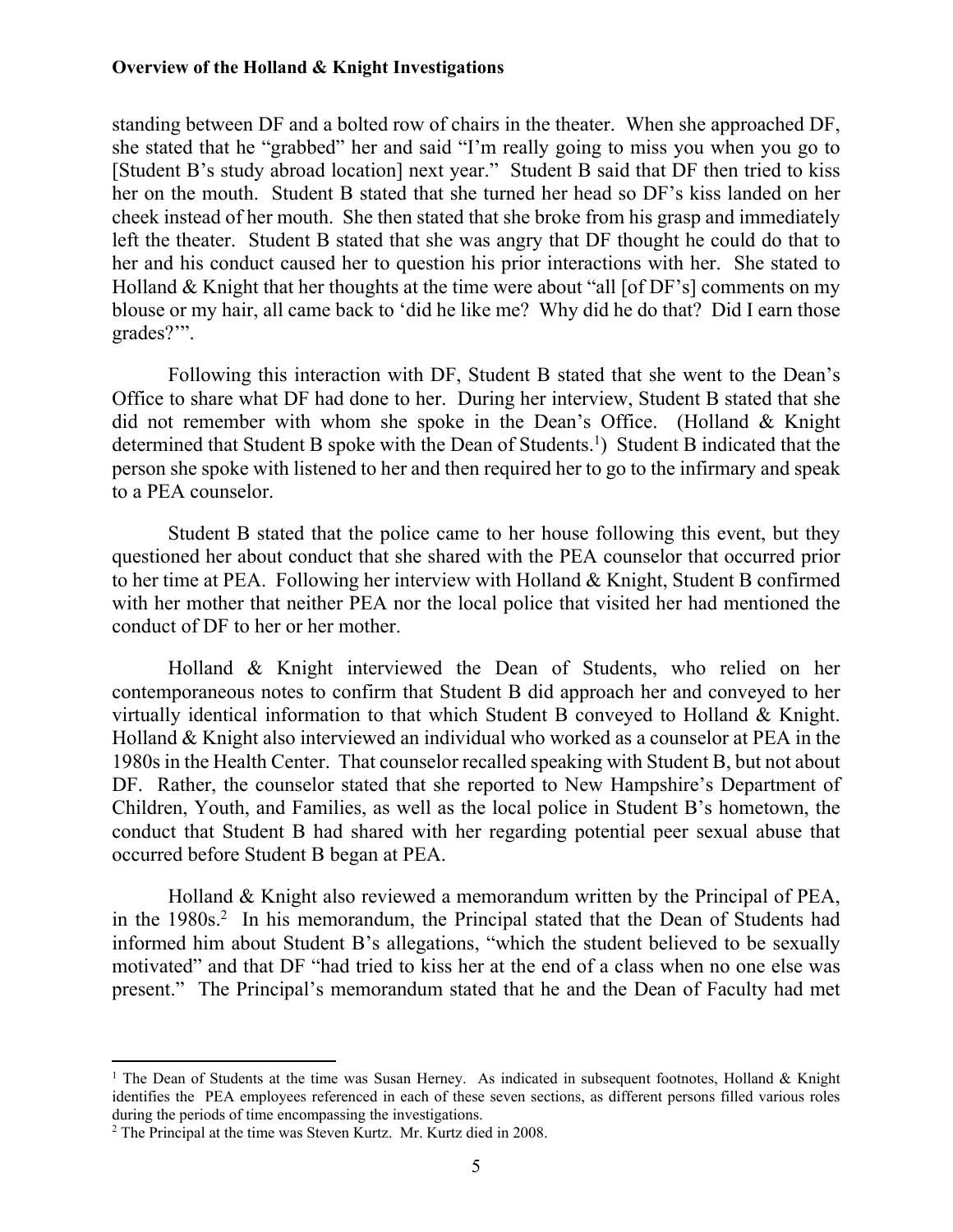with DF soon after the inappropriate conduct with Student  $B<sup>3</sup>$  The Principal's memorandum indicated that DF stated to him and the Dean of Faculty that "he had no intention of embarrassing the student and had only wished to give her a kiss on the cheek." The Principal's memorandum stated that DF denied that he tried to kiss Student B on the mouth. The Principal's memorandum also indicated that DF had "the habit of putting his hand on students' arms or shoulders," and he thought that "expressions of affection were helpful" to students. DF offered to apologize to the mother of Student B and Student B herself and report back. The Principal's memorandum indicated that DF reported back the following Monday and "said that his apologies had been accepted."<sup>4</sup> The Principal concluded this portion of his memorandum by stating that "[a]t no time did either [Student B] or [DF] testify to anything beyond what turned out to be a clumsy quick embrace."

The Principal's memorandum also stated that another faculty member had approached the Dean of Faculty and the Principal the same year to report "embarrassing encounters" with DF, which were described as his standing "very close to her and look[ing] at her in a way that she believed [was] deliberate at her bosom. …[This individual] had heard of the incident [involving Student B] with consternation and believed that [DF] had problems that should be seriously examined." She also indicated "another young woman on the faculty had been affronted by his actions in the same way." The Principal's memorandum also conveyed that another person had "several encounters with [DF]" and another PEA faculty-witness stated that DF came up from behind a female member of the History Department and put his arms around her in the recent past. The woman in question rejected this advance "angrily, saying that she would kick him where it would hurt if he didn't leave her alone."

The Principal's memorandum concluded that he then spoke with an advisor to PEA counselors, as well as the Head Counselor, and concluded that DF must "seek out the help of a psychiatrist if he is to continue on the faculty."<sup>5</sup> DF apparently met with a local psychologist over the following summer. That psychologist stated that, after examination, "[t]here was no evidence that [DF] might be suffering from an underlying severe character flaw or propensity to sexual perversion." The letter continued that the psychologist did "feel [DF's] intentions were innocent and paternal, and cautioned him to practice greater restraint with his female students."

#### Student C

In June of 2018, another PEA alumna, who will be referred to as Student C, contacted Holland & Knight to share information. Student C stated that she graduated in the 1970s. She stated that, as a recent alumna in the fall following her graduation, she had returned to campus to talk with DF, whose classes she had taken in  $10<sup>th</sup>$  and  $12<sup>th</sup>$  grade and

<sup>&</sup>lt;sup>3</sup> The Dean of Faculty at the time was Jack Heath. Mr. Heath was too ill to speak with Holland & Knight during its investigation. He died in 2018.

<sup>&</sup>lt;sup>4</sup> Student B informed Holland & Knight that DF had never apologized to her or her mother, and there was no indication from the files reviewed by Holland & Knight that the Principal or anyone from PEA sought to confirm DF's statement. <sup>5</sup> The Head Counselor at the time was Michael Diamonti.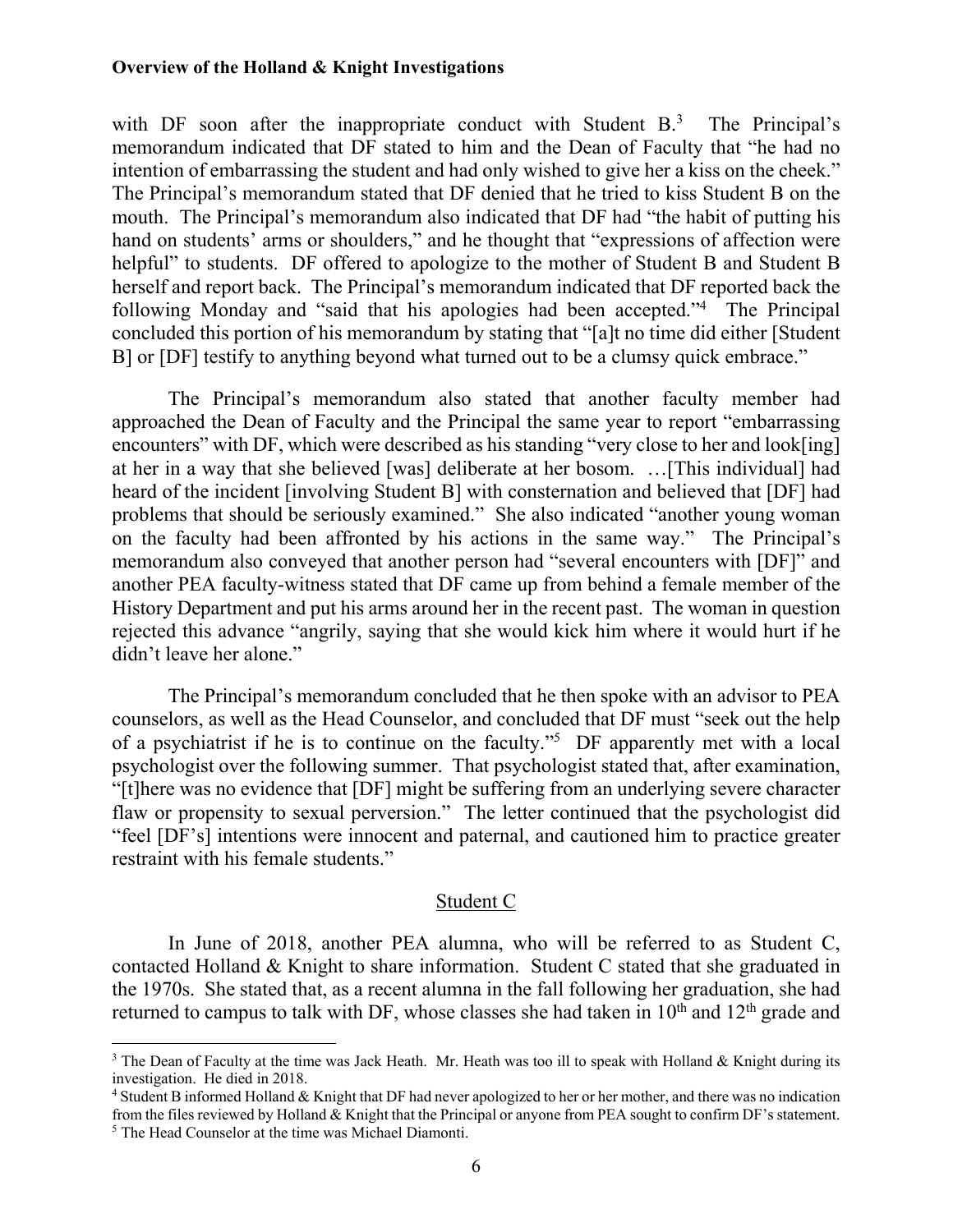whom she viewed as a trusted teacher and mentor. Upon stating that she was unhappy at her college, DF stated that Student C should move closer to New Hampshire so as to "be available to him," which Student C interpreted as implying she be "sexually available." Student C stated that, as she was leaving moments later, DF pushed her against the wall and had an erection that was pressing against her, and then stuck his tongue in her mouth and kissed her. Student C stated that she pushed away from DF and immediately left his classroom.

#### Additional Conduct

Several additional individuals shared with Holland & Knight their own uncomfortable experiences with DF when they were students. For example, one alumna who graduated in the 1990s described DF as invading students' personal space by doing things such as moving very close to students when talking to them ("he is a close talker") and constantly touching the arms or shoulders of females while talking to them. She stated that female students would warn each other to "watch out" for DF or to "make sure you wear your sweater" in his class for fear of DF looking at their cleavage or breasts.

Another alumna who graduated in the 2000s (prior to DF's retirement) stated that DF would often put his hand on her shoulders during class discussions and would leave his hand on her shoulder for upwards of five minutes at a time. She stated that on certain occasions, while DF's hands were on her shoulders, he would twirl the ends of her hair while talking to her. She said this could go on for a "long time." This alumna also stated that DF's conduct was well known to students at PEA. She stated that female students did not want to sit in the seats next to DF or directly across from DF while seated at the table. She stated that it was typical that the "last girl to enter the room would get stuck sitting next to him." This alumna also stated that on a small number of occasions she went to see DF outside of class to get extra help. She stated that DF would put his hands on her upper shoulders for three to five minutes. This alumna stated that these meetings were so uncomfortable that she stopped attending after the second or third time it happened. This alumna also conveyed that her female friends and older female students had told her that "if you sat next to him and let him touch your shoulder, then you'd get a better grade." Other older female students had told her that "if you want to get a good grade sit…across from him in a low cut shirt." She said older students had also told her to "watch out for him."

In the course of reviewing PEA records for this investigation, Holland & Knight also learned that DF was accused of sexually harassing a more junior faculty member in the 1990s. This historical allegation made by an adult faculty member was beyond the scope of Holland & Knight's investigation and, consequently, Holland & Knight did not independently investigate this allegation. However, it provided relevant historical information regarding information that PEA had about DF at the time it was raised. Contemporaneous notes indicated that the employee alleged that DF "grabbed her and kissed her" and DF contemporaneously responded by admitting he did kiss the employee, but did not remember if it was on the mouth or the cheek. The employee also alleged that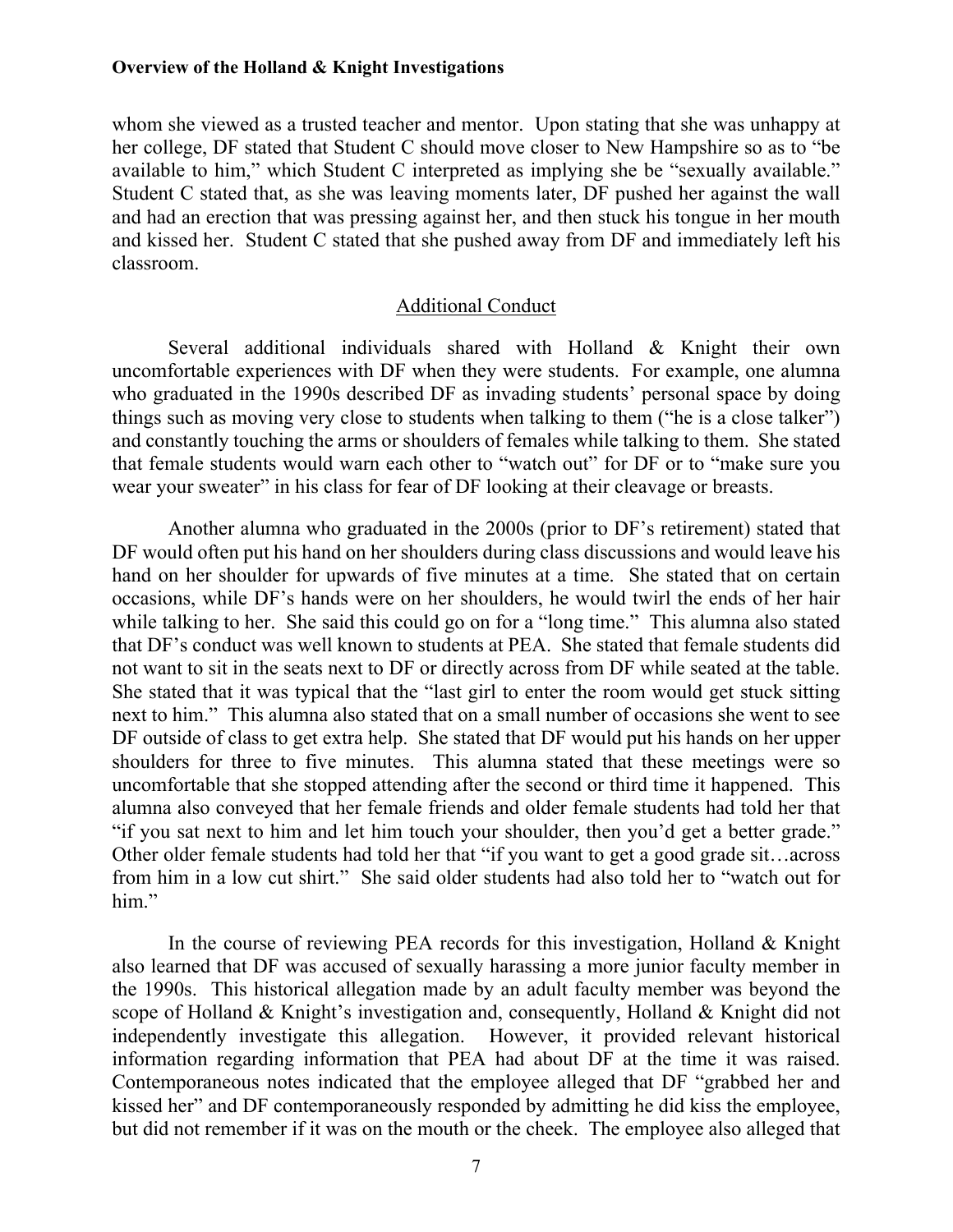DF "touched her in ways that [she] found uncomfortable." The Dean of Faculty wrote to the employee, stating that "in spite of differences in yours and [DF's] accounts, your complaint is justified…The behavior of [DF] that you found offensive was, indeed, inappropriate."6

## **2. Steve Lewis**

In April 2016, Holland & Knight was asked to investigate alleged inappropriate conduct by former PEA art instructor Steve Lewis ("SL") involving students at PEA. The conduct at issue included:

- A. Engaging in a sexual relationship with a PEA student in the 1980s. That person will be referred to as Student A in this section.
- B. Engaging in sexualized "photo shoots" with female PEA students during a time spanning at least the early-1990s through approximately 2016 (the year PEA terminated SL's employment).

SL was employed at PEA from 1983 until PEA terminated his employment and barred him from campus in April 2016 after he admitted to a sexual relationship with Student A in the 1980s. SL worked in various capacities as an instructor in the art department at PEA during the course of his career. SL's lawyer informed Holland & Knight in June 2016 that SL would not participate in an interview as part of the Holland  $\&$ Knight investigation. However, before the Holland & Knight investigation began, SL was interviewed by the EPD and the publicly available, though heavily redacted, EPD report of that investigation reflects that SL admitted to a sexual relationship with Student A while she was a student in the 1980s. During the interview with EPD, SL admitted to kissing Student A on multiple occasions while she was a student, and admitted to a sexual encounter with Student A approximately one week after she graduated from PEA.

## Student A

Through her attorney, Student A informed Holland & Knight that she declined to participate in the investigation. On April 6, 2016, EPD interviewed Student A and the publicly available EPD report reflects that Student A said that she had a sexual relationship with SL when she was a senior at PEA. The EPD report states that Student A described that certain of the sexual activities with SL took place in the photography department dark room at PEA.

Two of Student A's friends from PEA participated in interviews with Holland & Knight. While they expressed hesitation and caution about wanting to respect Student A's privacy, they shared their contemporaneous knowledge of a sexual relationship between SL and Student A. For example, one witness, who was friends at PEA with Student A, and shall be referred to herein as Witness B, stated that SL's sexual relationship with Student

<sup>6</sup> The Dean of Faculty at the time was Andrew Hertig.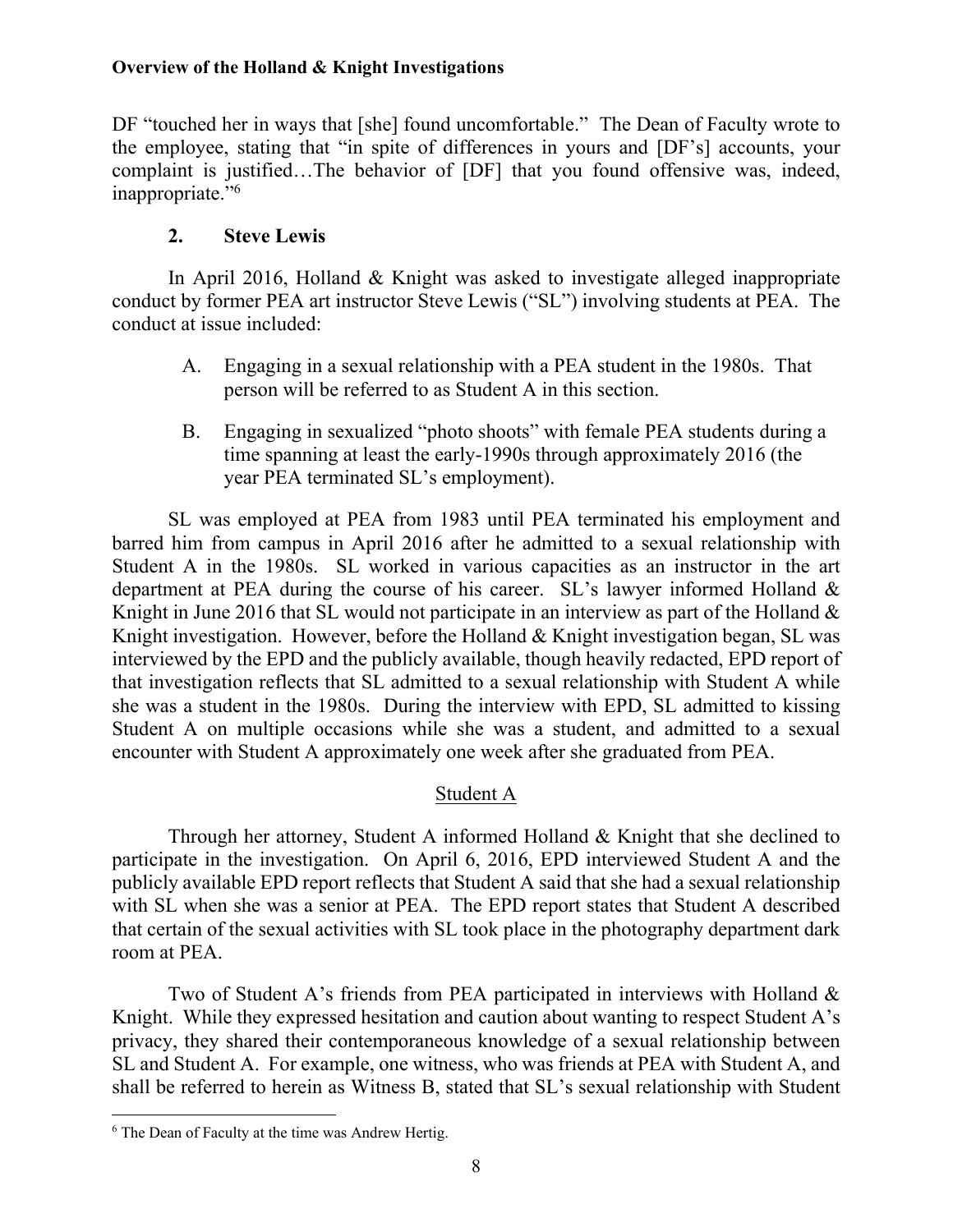A was "common knowledge" in their dorm. Another witness, who was close friends with Student A, and shall be referred to herein as Witness C, stated that Student A told her (Witness C) that SL was kissing and groping Student A after they played tennis on many Sunday mornings. Witness C also stated that Student A told her that she had sexual intercourse with SL shortly after graduation in a hotel in a city to which they traveled from Exeter (Witness C thought it was Boston).

Holland & Knight also reviewed a memorandum written in the 1980s by the Dean of Faculty.<sup>7</sup> The memorandum discusses "rumors" regarding SL and a "senior girl" that would align with the conduct involving Student A. However, the memorandum does not identify the "senior girl" and is unclear as to the timing of when the rumored conduct occurred. (As referenced above, the Dean of Faculty was not able to be interviewed for health reasons.) There was no indication from other PEA records (or persons interviewed) that PEA investigated the rumors described in the memorandum. Rather, the Dean of Faculty wrote in his memorandum that he discussed the issue with SL but "did not ask whether the rumor was true, since it was obvious that he [SL] was shocked and dismayed about it…."

#### Additional Conduct

A PEA graduate in the 1990s, herein referred to as Student D, reported that it was well known that SL asked certain students to pose for photos, even those who were not in his classes. Student D said that SL asked her if she wanted to have him take photos of her, and based on what Student D had heard about his selection criteria, she was flattered and thought that SL must have thought she was pretty. At SL's direction, Student D met him at some off-hour, either after classes or on a weekend, in a photography room at PEA. She stated that this occurred either her 11th or 12th grade year at PEA. Student D said that after she arrived, SL had hair gel and lipstick for her to put on for the photographs and touched her in ways that were inappropriate and she felt were designed to test her to see if she was interested in a sexual experience. Student D did not respond in a way that prompted any further physical conduct and/or touching by SL. SL provided Student D with the photographs he took of her, and she kept them and provided them to the investigators. Student D said that the photos were not an accurate representation of her appearance at the time, and that she appears much more sexually stylized in the photos than she actually was at the time.

Another PEA graduate from the 1990s, referred to herein as Student E, stated that SL took sexually charged and stylized photographs of two students who lived in her dorm her 11th grade year. Student E said that these students did not want to be contacted by the investigators, but Student E recounted certain details of their experiences with SL. Student E said that one student, who did not graduate from PEA, told her that SL tried to recreate a Calvin Klein ad photograph with her in his apartment, and that he asked this student to take off her bra for the photographs. Student E said that another student in her dorm went

<sup>&</sup>lt;sup>7</sup> The Dean of Faculty at the time was Jack Heath, who could not be interviewed because of his poor health.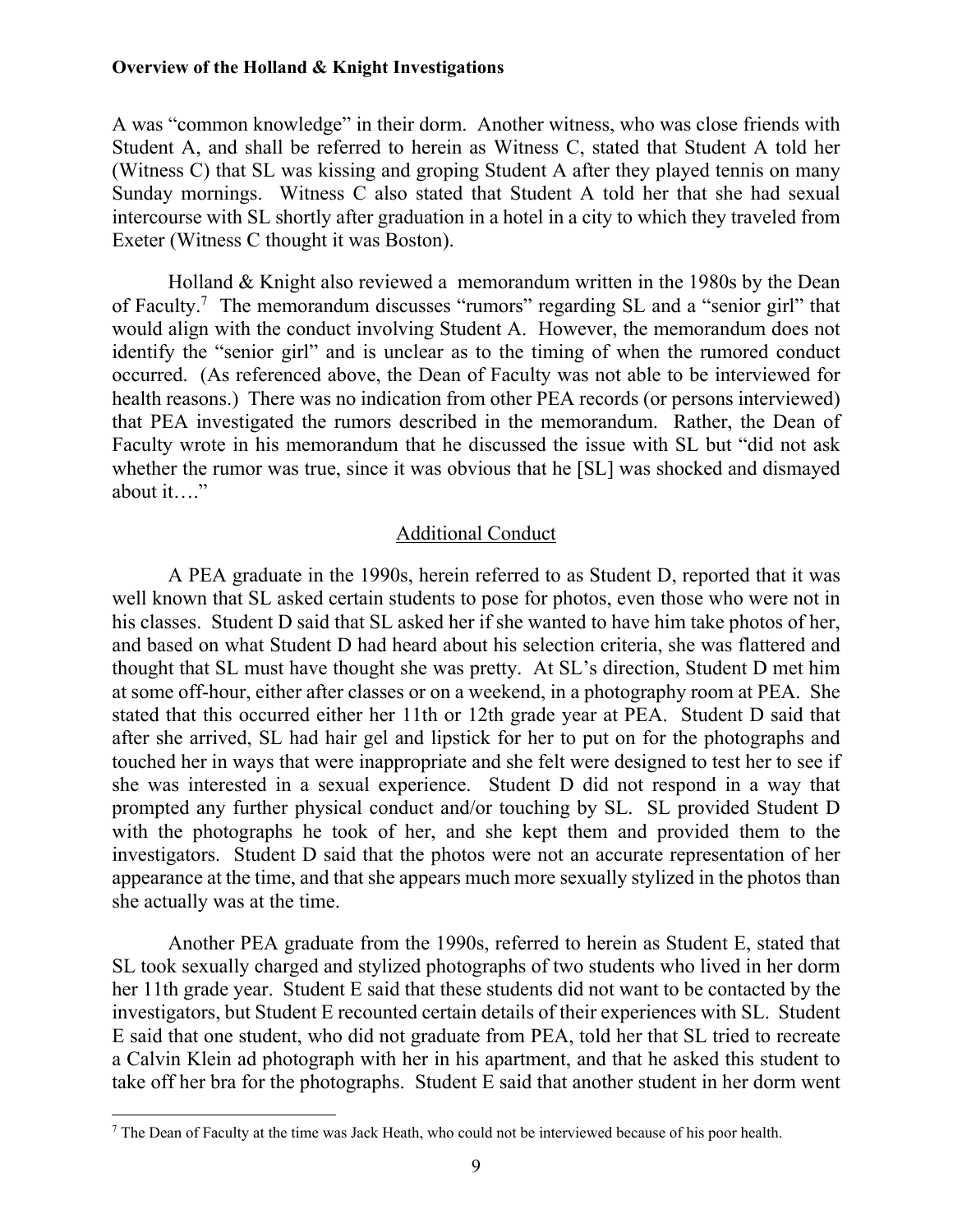on a photo shoot with SL off-campus and returned to the dorm in different clothes than those in which she had left.

At the time of his termination from employment at PEA in 2016, SL maintained a website that included a photograph of a then-current female PEA student. All matters involving that photograph and that specific student were outside the scope of the Holland & Knight investigation, and were addressed by PEA.

## **3. George Mangan**

 In April of 2016, Holland & Knight was asked to investigate deceased faculty member George Mangan ("GM") with regard to his alleged inappropriate conduct with a student of PEA. Specifically, Holland & Knight was asked to investigate whether GM forcibly kissed and groped the student on the night of her graduation in the 1980s. This person will be referred to as Student A in this section.

 GM was an instructor in the English Department. At the time of his death in 2009, GM was an emeritus instructor of English.

## Student A

Student A graduated from PEA in the 1980s and she was 17 years old at the time of her graduation. Student A stated that GM was revered by students because he was smart, irreverent, and adversarial towards authority figures, including PEA administrators. In her words, GM made students feel like grown-ups.

Student A told Holland & Knight that on the evening of her graduation, her parents hosted a graduation party for her at the family's house in a nearby town in New Hampshire. Student A stated that GM and his wife were invited to the party because they were friendly with her parents. She could not recall if other faculty members were invited or attended. Student A recalled that the adults at the party were drinking, including GM. Student A stated that she was not drinking because she was underage and it was a family party.

Student A recalled that at some point in the evening, GM approached her and one of her best friends, who was also at the party, and asked if they wanted to leave the party and take a walk on the beach. Student A stated that there was a sea wall along their walk to the beach and GM asked her and her friend to sit on either side of him with their backs against the sea wall. Student A stated that while they were sitting against the sea wall, GM put his hands under her bathing suit top. Student A stated that GM also kissed her and put his tongue in her mouth. Student A's friend also said that GM touched her inappropriately, and she recalled feeling GM's hand "on my shoulder and then mov[ing] quickly down my body" while they were sitting against the seawall. Student A's friend remembered feeling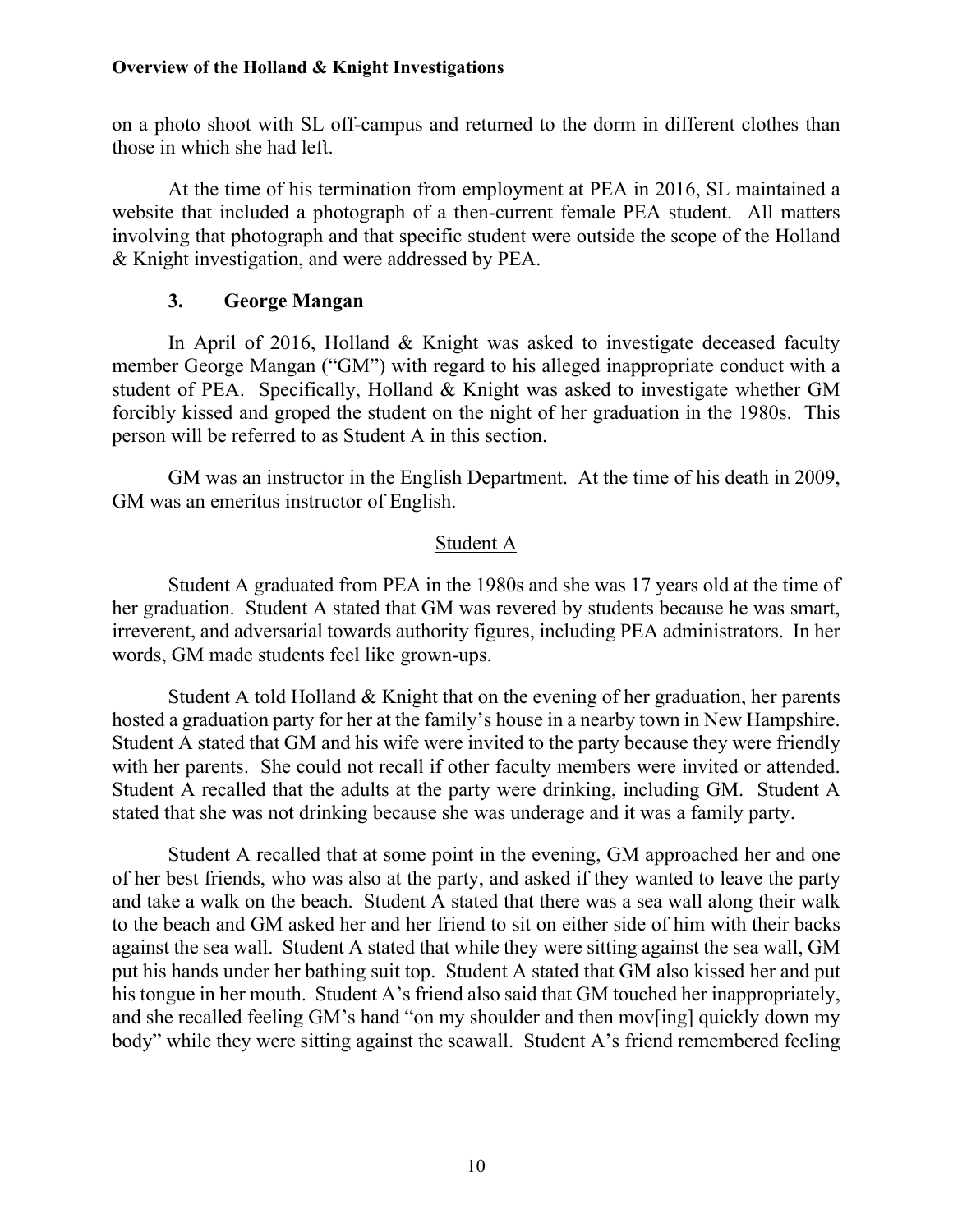GM's hands inside her shirt and stated that she immediately pushed him away when his hands moved to her breast area.<sup>8</sup>

At this point, both Student A and her friend recalled that Student A's friend stood up and indicated that she was leaving to return to Student A's house. Her friend wanted Student A to accompany her, but GM told the friend to leave so he could be alone with Student A. Student A stated that she was left alone with GM for a short period of time, but her friend quickly returned and said something to the effect of "your mom wants you now." Student A indicated that her friend made the urgency of the request clear so they both ran back to the house, where the party was still in progress.

Student A recalled that she and her friend immediately reported what had happened to family members who were at the party, and both young women were told to stay in a back bedroom while GM, who had returned to the party, was escorted from the home by his wife. Student A informed Holland & Knight that later that evening GM called her and asked her to come pick him up in Exeter. Student A refused to do so.

The day after the party, GM's wife returned to Student A's home alone to apologize to her mother for GM's conduct. Student A informed Holland  $&$  Knight that the Principal<sup>9</sup> had been informed about what had occurred. Student A recalled that she was asked what she wanted to happen to GM, but she remembered that she felt that she could not ask for GM to be fired because she knew GM's family (including his children) and it was "too much responsibility" for her to decide what should happen to him. She remembered asking that GM be removed from the girls' dormitories and that he get help for his drinking. Student A recalled subsequently receiving a letter from the Principal in the days following the report, but his note "always seemed off to her…even as a 17 year old."

Holland & Knight reviewed two notes sent by the Principal in the 1980s to Student A and her parents, respectively. In the note to Student A, the Principal characterized GM's conduct as an "unfortunate incident." He informed her that GM was in the hospital and he had "never been anything but a good and responsible teacher and person as I've known him these ten years." The Principal then stated his "hope" that Student A "won't lose faith in people or hate men. If you would ever like to talk to me, I'd be very glad and not make it all clammy." In the note to Student A's parents, the Principal wrote that he was "very sorry all the way around about this very unfortunate matter." He stated that he would "know what is right to do as time goes along. On behalf of the Academy, I want to say how sad and sorry I am."

In addition to the report to the Principal in the 1980s, GM's inappropriate conduct with Student A was also relayed to the Principal, the Dean of Faculty, and the Dean of

<sup>&</sup>lt;sup>8</sup> Student A's friend at the time of the misconduct shared her experiences with Holland & Knight to support Student A, but she asked that Holland & Knight not further investigate GM's behavior towards her.

<sup>9</sup> The Principal at the time was Steven Kurtz, who died in 2008.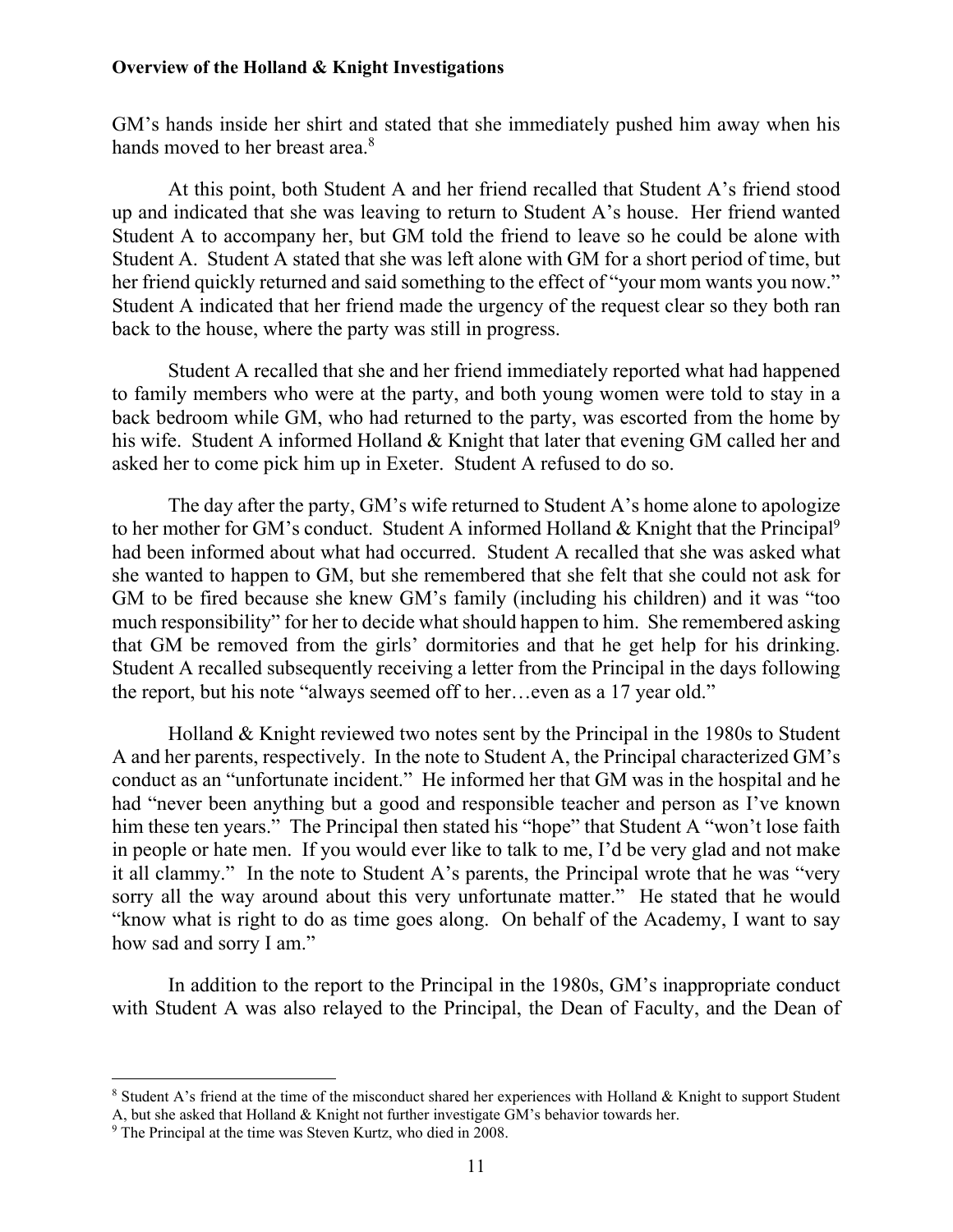Students at various additional points in the 1980s and 1990s.<sup>10</sup> For example, the Dean of Students wrote several memoranda regarding GM to the Principal and the Dean of Faculty, one of which included the following:

On several occasions I have talked with you concerning my serious reservations about [GM's] ability to work appropriately with students at [PEA] and in the dormitory. … It has been alleged that [GM] sexually assaulted two former students several years ago, after which he admitted himself to Hampstead Hospital for treatment for alcohol abuse. At that time he was removed from Dunbar Hall for a year. When I became [D]ean of [S]tudents…[The Principal] told me never to put him in a girls' dormitory again.

The Dean of Students stated that she did not recall the names of the two students referenced in her memorandum, but she believed one of them may have been Student A. The Dean stated that the Principal did not share with her the details surrounding his directive regarding keeping GM away from girls' dormitories. Despite these memoranda and according to his personnel records, GM remained active in dormitory life, with roles in Ewald South until 1990, when he was moved to a PEA owned residence until approximately 1998. There was no indication that GM was sanctioned by PEA for his conduct or that PEA conducted further investigation into whether his conduct with Student A was an isolated incident or part of a broader pattern concerning GM's conduct with students or others.

There was also no indication from GM's personnel file that the Principal or anyone from PEA reported GM's inappropriate conduct to law enforcement or any other governmental entity in the 1980s. This was so notwithstanding the fact that both Student A and her friend were 17 years old at the time of the graduation party. There was also no indication that anyone from PEA discussed the steps it took with GM internally, if any, with Student A or her family. In neither of the Principal's correspondence does he ever refer to GM's conduct as sexual assault or even sexual misconduct, or as anything worse than an "unfortunate incident" or an "unfortunate matter."

## **4. Barry Pomerantz**

 $\overline{a}$ 

In December of 2017, Holland & Knight was asked to investigate alleged misconduct by a former PEA employee, Barry Pomerantz ("BP"), with regard to his conduct with a PEA student in the 1990s. The conduct in question involved a student to whom BP, a licensed social worker, was providing counseling in his position as Coordinator of the PEA Student Assistance Program ("ASAP") and Counselor. That person is referred to as Student A in this section. PEA terminated BP's employment after information was brought to the attention of PEA administration about BP's conduct with

<sup>&</sup>lt;sup>10</sup> In addition to Principal Kurtz, these persons included Principal Kendra Stearns O'Donnell, Dean of Faculty Andrew Hertig, and Dean of Students Susan Herney.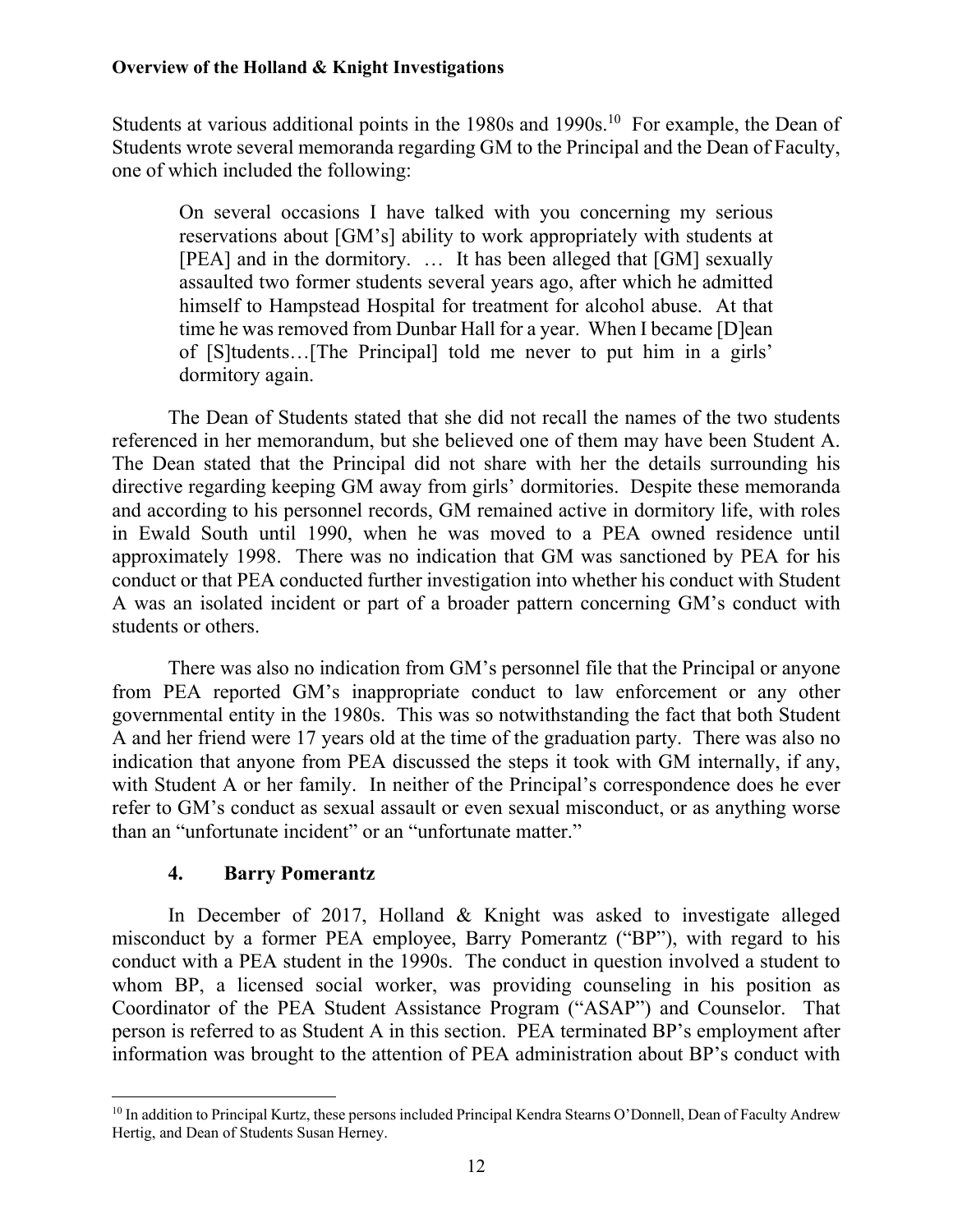Student A and BP admitted to the Dean of Faculty that he had hugged Student A and kissed him on the cheek.<sup>11</sup>

## Student A

Student A saw BP for individual counseling during a portion of his junior and senior year at PEA. In addition, at BP's suggestion, during the summer after BP's junior year, Student A participated in individual counseling sessions, as well as family counseling sessions with his parents, with BP at BP's private practice. (Student A was 17 years old when he was a junior. He turned 18 during the spring of his senior year.)

Student A recalled no inappropriate conduct by BP during his junior year or the summer following his junior year, except that during the summer BP would call his home and hang up at times. (Student A had noticed the frequent hang-ups, and when he used reverse call tracking to dial the number, BP answered. BP said he had called to see how Student A was doing.)

Student A described the following conduct involving BP that occurred during his senior year at PEA:

- At BP's request, Student A stopped meeting in BP's office and had counseling sessions with BP at BP's on-campus apartment. BP would take him to a restaurant for dinner followed by a therapy session at BP's apartment, on a consistent (typically weekly) basis.
- While at BP's apartment, BP told Student A to take his shirt off to prove he was not anorexic, and when he did so, BP would linger in front of him. (Student A said he saw this as a transparent ploy to get him to take his shirt off and not related to any medical/physical health concern.)
- While at BP's apartment, BP told Student A: "I want to touch you right now," and "I want to kiss you." Student A declined BP's advances.
- While at BP's apartment, on two and possibly three occasions, BP kissed Student A by placing his lips directly on Student A's lips. Student A said he told BP that he needed to stop.

Student A stated that BP continued to contact him during the summer after he graduated, and while he was at college. BP asked to meet Student A for dinner. There were email exchanges between them. Student A believed that BP made telephone calls to his family's home and hung up if Student A did not answer.

 $\overline{a}$ <sup>11</sup> The Dean of Faculty at the time was Jack Herney.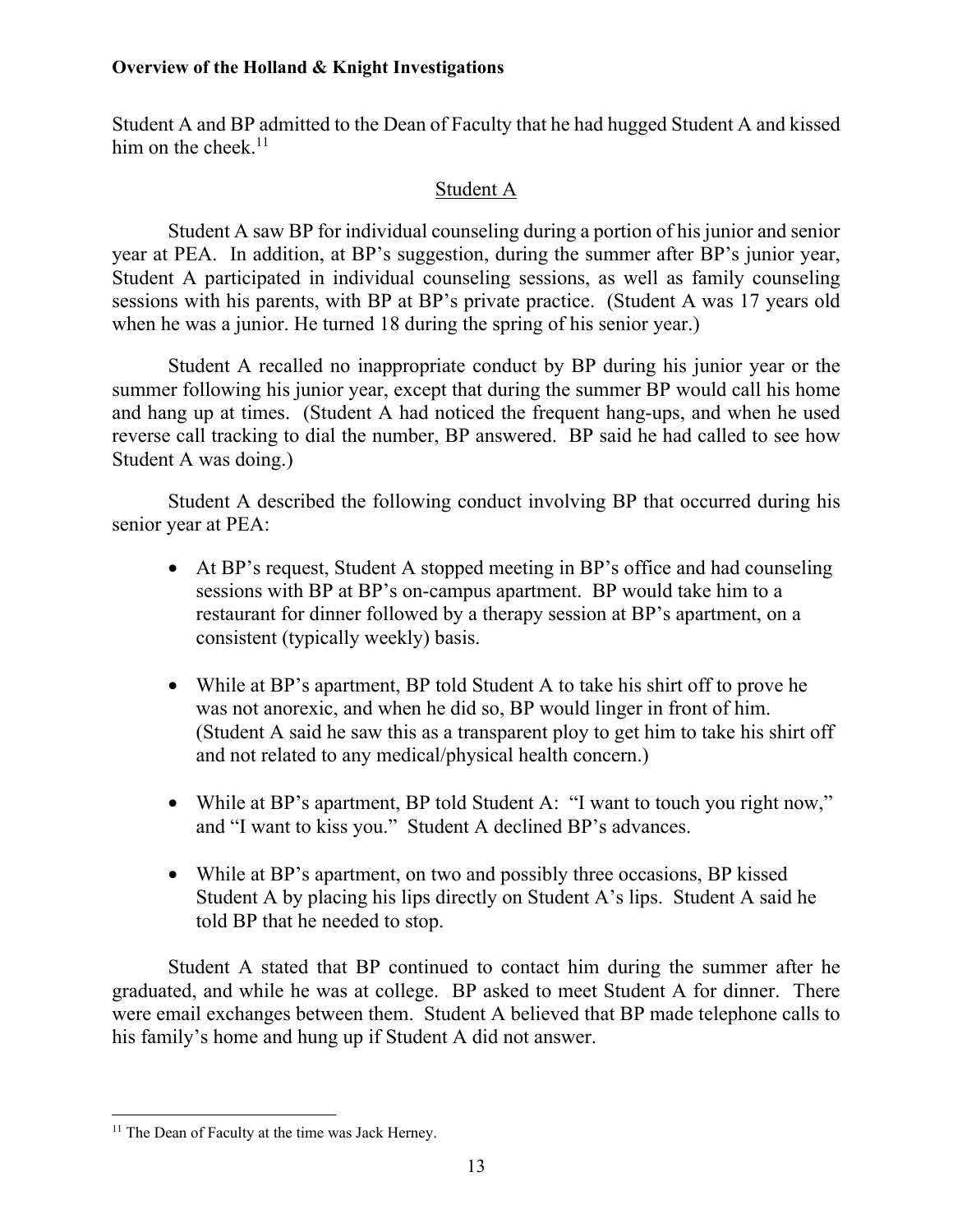Student A confided in a PEA alumnus about BP's conduct. That friend told Student A to "turn BP in" because of his potential danger to other PEA students. Student A decided not to do so. Instead, Student A wrote a very strongly worded letter to BP about his conduct and told him never to contact him again. He also warned a friend at PEA whom he believed was receiving help from BP about BP's behavior. (Student A could not recall the identity of that friend.) Student A believed that one of those two friends may have told other students at PEA about BP's conduct. Student A believed this led to other PEA students informing administrators at PEA about BP's inappropriate conduct. He believed that, in turn, led to PEA forcing BP to resign. Student A said that BP called Student A at college, saying that he was kicked out of PEA, and that he "wanted me [Student A]," which Student A interpreted as a sexual overture. BP continued to contact Student A while he was at college. BP told Student A that he needed to talk to him and things were going badly for him. Student A had a difficult time getting BP to stop calling him. Student A, with the help of a friend, worked out a script for Student A to use to be forceful so BP would stop calling.

Student A wrote a letter to his parents while in college in which he described BP's misconduct. (Student A provided Holland & Knight with a copy of that letter.)

Student A did not tell any adults at PEA about BP's inappropriate conduct to him.

## Barry Pomerantz

BP was employed by PEA for approximately three years and four months during the 1990s.

As reflected in PEA records, the Dean of Faculty confronted BP in the fall semester of his last year of employment about a concern raised about his having made an advance towards a student. After initially denying the conduct, BP admitted to the Dean of Faculty and also to the Dean of Students that he hugged and kissed Student A on the cheek after a counseling session.<sup>12</sup> BP made this same admission to Holland & Knight.

When interviewed by Holland  $&$  Knight, BP admitted that during Student A's senior year, he took Student A to dinner off campus and had counseling sessions with him in his (BP's) apartment. BP described Student A as psychologically vulnerable.

BP told Holland & Knight that the timeframe of when he hugged and kissed Student A on the cheek was during Student A's junior year, and that occurred in the context of Student A having told him after a counseling session that he liked the person that he was becoming. BP also admitted to Holland & Knight that he kissed Student A on the lips on one occasion during Student A's senior year after a counseling session, but he could not recall the context. In regard to his admission of having kissed Student A on his lips, BP stated that Student A said "I don't want that." BP said that he told Student A that it was

 $\overline{a}$ <sup>12</sup> The Dean of Students at the time was Kathleen Brownback.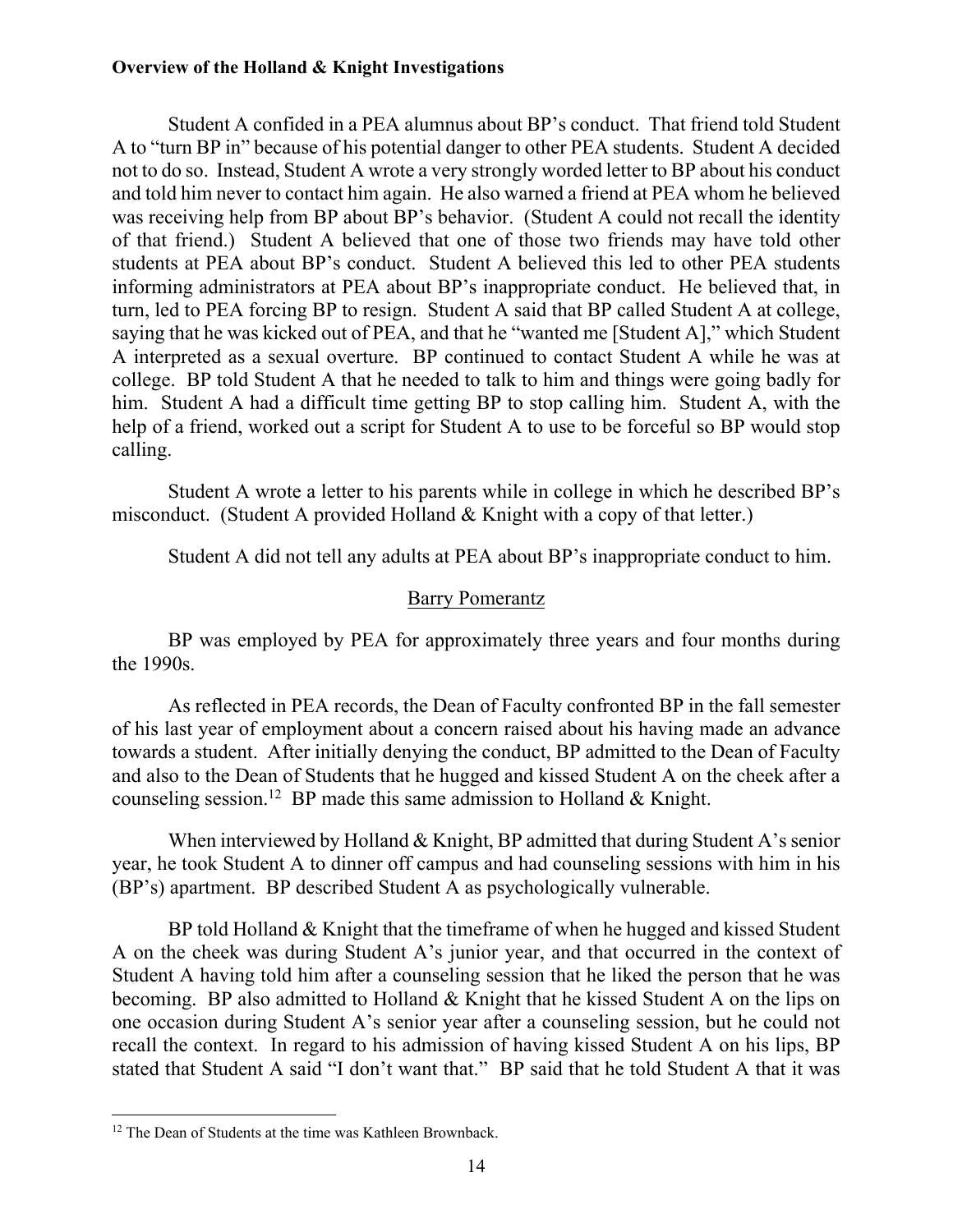his (BP's) job to deal with this because he, BP, crossed a boundary and he should not have. BP told Student A that it was his (BP's) responsibility to make sure that the boundary is not crossed again. BP told Holland & Knight that when the Dean of Faculty confronted him, he did not inform him about the kiss on the lips because he knew that conduct was wrong.

BP denied to Holland & Knight that he asked Student A to remove his shirt, told Student A that he wanted to touch or kiss him, or that he kissed Student A on the lips more than one time. BP denied to Holland & Knight that he made repeated contact with Student A in the summer after his junior year, but acknowledged limited contact with Student A after he graduated. BP admitted that he sent an email or a letter to Student A because he felt things had been "unfinished" between them when the counseling relationship ended (but could not elaborate about what was "unfinished"). BP acknowledged that he sent an email or a letter to Student A after Student A had told him that he did not want to hear from him and he described Student A's reply to him as an "angry" email.

BP acknowledged to Holland & Knight that his employment at PEA ended due to his admission to the Dean of Faculty that he hugged and kissed Student A on the cheek.

BP also told Holland & Knight that, prior to being confronted by the Dean of Faculty, he previously had told his supervisor, the Director of Counseling, about the hug and kiss immediately after it occurred because he realized he had crossed a boundary and he was upset by his own conduct.<sup>13</sup> BP told Holland & Knight that he did not get much of a response from the Director when he told her this, and it was his sense that she was not overly concerned about what he told her. The Director of Counseling informed Holland & Knight that BP mentioned to her that he put his arm around a student and kissed the student on the head (she recalled this as a kiss on the head, not cheek). The Director of Counseling said she believed that BP told her that either during that fall semester or at the end of the prior spring semester. The Director of Counseling said that BP told her that he felt "funny" about it, and stated along the lines of "wow, I can't believe I did that." The Director of Counseling told Holland & Knight that she did not believe that BP's self-reported conduct (putting his arm around a student and kissing the student on the head) was a real transgression. She acknowledged that she did not make follow up inquiries about the conduct or the context in which it occurred, and she did not review the counseling records of the student to assess the need to have follow up with that student or others regarding what BP had told her.

PEA records reflect that there was discussion as to whether BP's conduct was to be reported to the relevant licensing or other state agencies, but those records are unclear as to the outcome of such discussion. PEA records do not reflect that it took actions to determine the extent of BP's conduct towards Student A, the impact of that conduct on Student A, or the existence of any similar conduct by BP with other PEA students. (None

<sup>&</sup>lt;sup>13</sup> The Director of Counseling at the time was Jeanne Stern.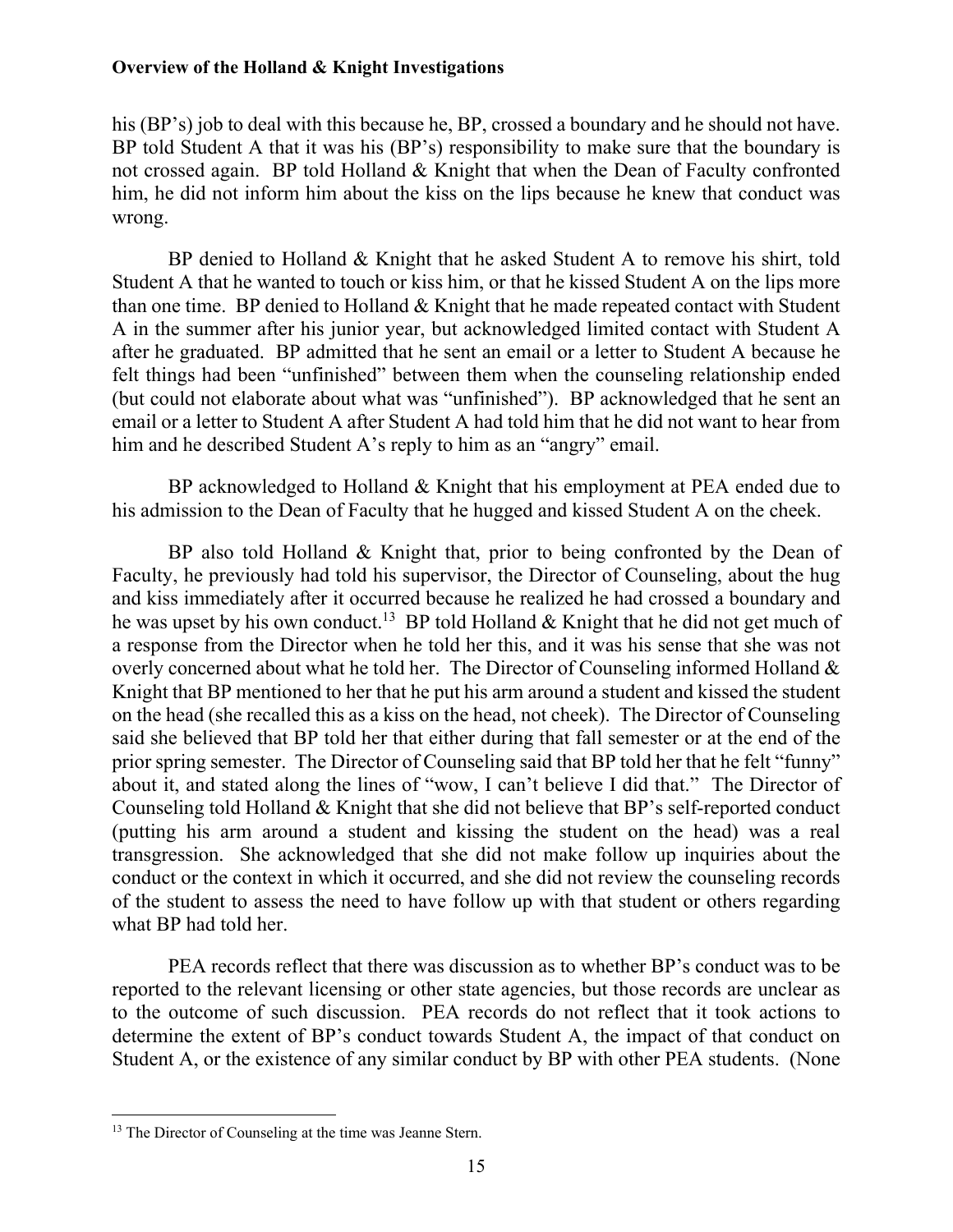of the persons interviewed had any recollection of such actions, except that Student A informed Holland & Knight that PEA did not contact him about BP's conduct.)

## **5. Richard Schubart**

 $\overline{a}$ 

In May of 2017, Holland & Knight was asked to investigate former faculty member Richard Schubart ("RS") with regard to his conduct with students at PEA. Four individuals alleged specific forms of sexual misconduct that included the following:

- A. RS having inappropriate sexual contact with a student in the 1970s. This person will be referred to as Student A in this section.
- B. RS having inappropriate sexual contact with a second student in the 1980s. This person will be referred to as Student B in this section.
- C. RS inappropriately kissing a third student in the 1980s. This person will be referred to as Student C in this section.
- D. RS giving a fourth student an unsolicited and inappropriate gift of underwear in the 1980s. This person will be referred to as Student D in this section.

A fifth individual, who graduated from PEA in the 1980s and described RS as a trusted teacher and mentor while she was a student at PEA, alleged that RS inappropriately kissed her after an informal alumni gathering that occurred several years after she graduated, off of PEA's campus, and in a different state. This person will be referred to as Alumna A in this section.

Several additional individuals shared with PEA brief, and occasionally vague, concerns regarding RS through various means during 2016; however, many of these individuals did not respond to Holland & Knight's multiple outreach efforts in the course of the investigation. Other individuals who did speak with Holland & Knight expressed their belief or knowledge of RS behaving in a "creepy" way or with a lack of appropriate boundaries, even if his conduct did not impact them personally.

Through his attorney, RS declined to be interviewed for this investigation. However, RS had admitted to PEA administrators the conduct described herein with regard to Student A in December of 2011, and RS had admitted to PEA administrators the conduct described herein with regard to Student B in February of 2015. RS began working at PEA in 1973, and was a very well-known and popular member of PEA's History Department until his forced resignation in 2011. RS' forced resignation was a result of his admission to a sexual relationship with Student A in the 1970s.<sup>14</sup>

<sup>&</sup>lt;sup>14</sup> While RS was forced to resign in 2011 after PEA learned about the allegations from Student A, PEA allowed him to retain emeritus status and permitted him to attend certain alumni events. PEA stripped RS of his emeritus status and formally severed ties with him after a second allegation of inappropriate conduct with another student (Student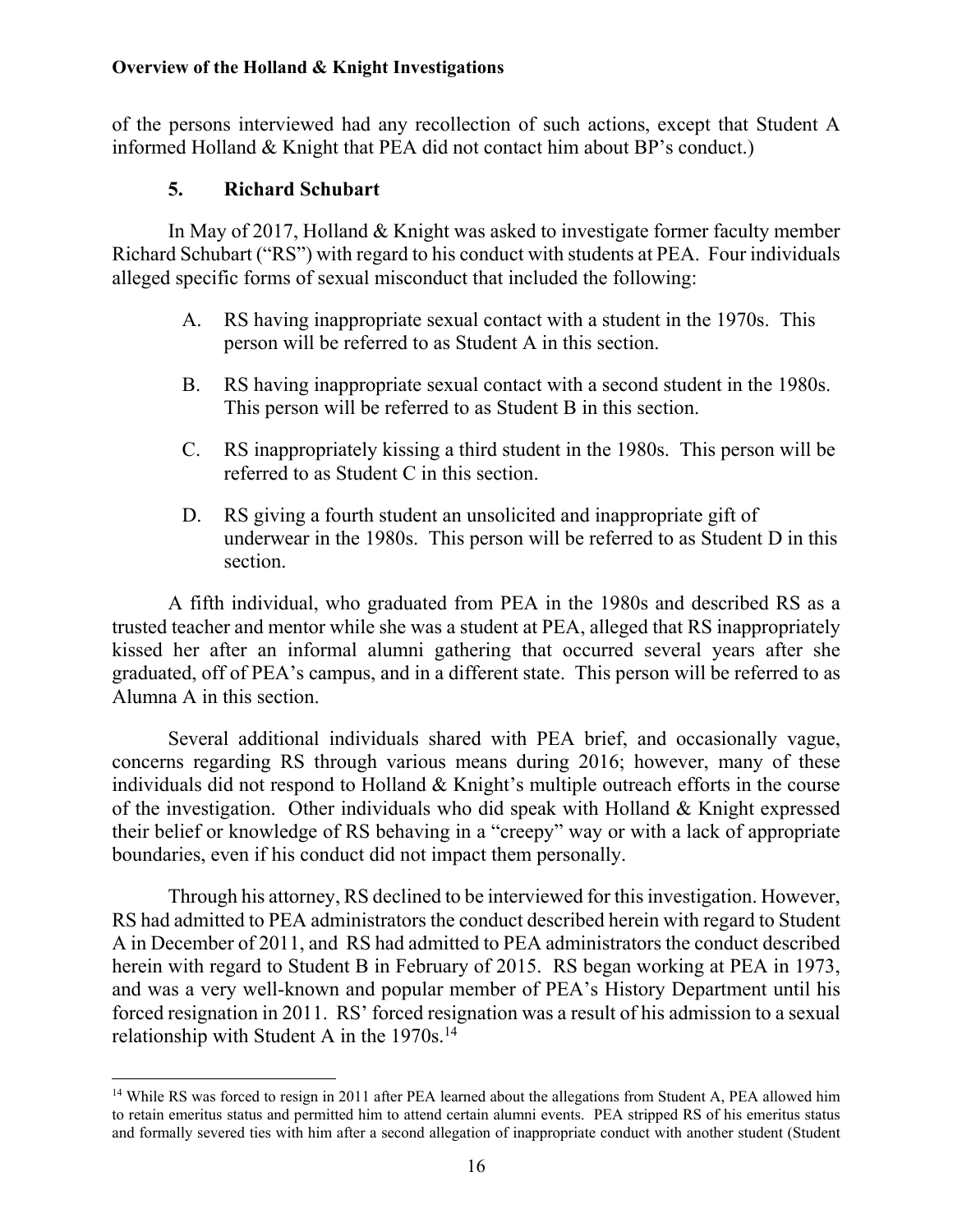#### Student A

Student A graduated from PEA in the 1970s. A faculty member who joined the faculty in the mid-1990s had heard rumors about RS and Student A for many years after she joined the faculty, but she did not know if the rumors were true and did not know exactly when she first heard the rumors of the alleged conduct. She stated that she did not share the rumors with PEA until November 2011, after PEA's Principal held a faculty meeting to discuss lessons that could be learned from the "Penn State scandal."<sup>15</sup> According to the faculty member, and confirmed by the Principal, in November 2011 the Principal announced at a faculty meeting that if anyone had any suspicion of impropriety, "you don't have to prove it, we just want to know." The next morning, the faculty member reported to the Principal what she heard about RS' alleged conduct with Student A. According to the faculty member, within the same day or shortly thereafter, she spoke with other Academy administrators, and PEA's outside legal counsel, who then brought her to the EPD to share the allegations with law enforcement.

PEA affirmatively reached out to Student A after receiving the initial report about RS' inappropriate conduct in 2011. Following that discussion, PEA administrators had several subsequent interviews and conversations with Student A at various times during 2012 and 2015-2016. Student A subsequently declined to speak with Holland & Knight, stating that she felt as though she already had shared with PEA what had happened to her, although she did engage in a limited email exchange with Holland & Knight. Through these sources – Holland & Knight's limited email exchange, the contemporaneous notes of her prior conversations with PEA administrators, and Holland & Knight's interviews with those administrators – Holland & Knight learned that Student A approached RS during her senior year to request assistance with what she described as a social issue. Student A stated that other students suggested she contact RS, in particular, because he could be understanding and helpful to students. At the end of their conversation, RS kissed Student A on the lips, which she said was startling and made her uncomfortable. Student A stated that RS began providing her significant attention and that attention quickly developed into a sexual relationship, both on and off campus.

Following Student A's graduation, RS found her a place to live near campus and the sexual relationship continued over the summer until Student A left for college. At that point, RS continued to write her letters through her first year at college. Student A stated that RS was married and, at one point, his pregnant wife walked in on Student A and RS and she (RS' wife) "intuited" that something was inappropriate. Student A stated that, while she consented to the sexual activity, she was 18 at the time it began and was vulnerable. Student A informed PEA that, in her opinion, many students suspected what was happening, as did perhaps even a faculty member.

B) was brought to PEA's attention in January of 2015 At that time, PEA also learned that RS had a leased space in Academy-owned property located very close to campus, and, after learning of the second allegation in 2015, PEA required that RS remove his belongings and vacate that space.

<sup>&</sup>lt;sup>15</sup> The Principal at the time was Thomas Hassan.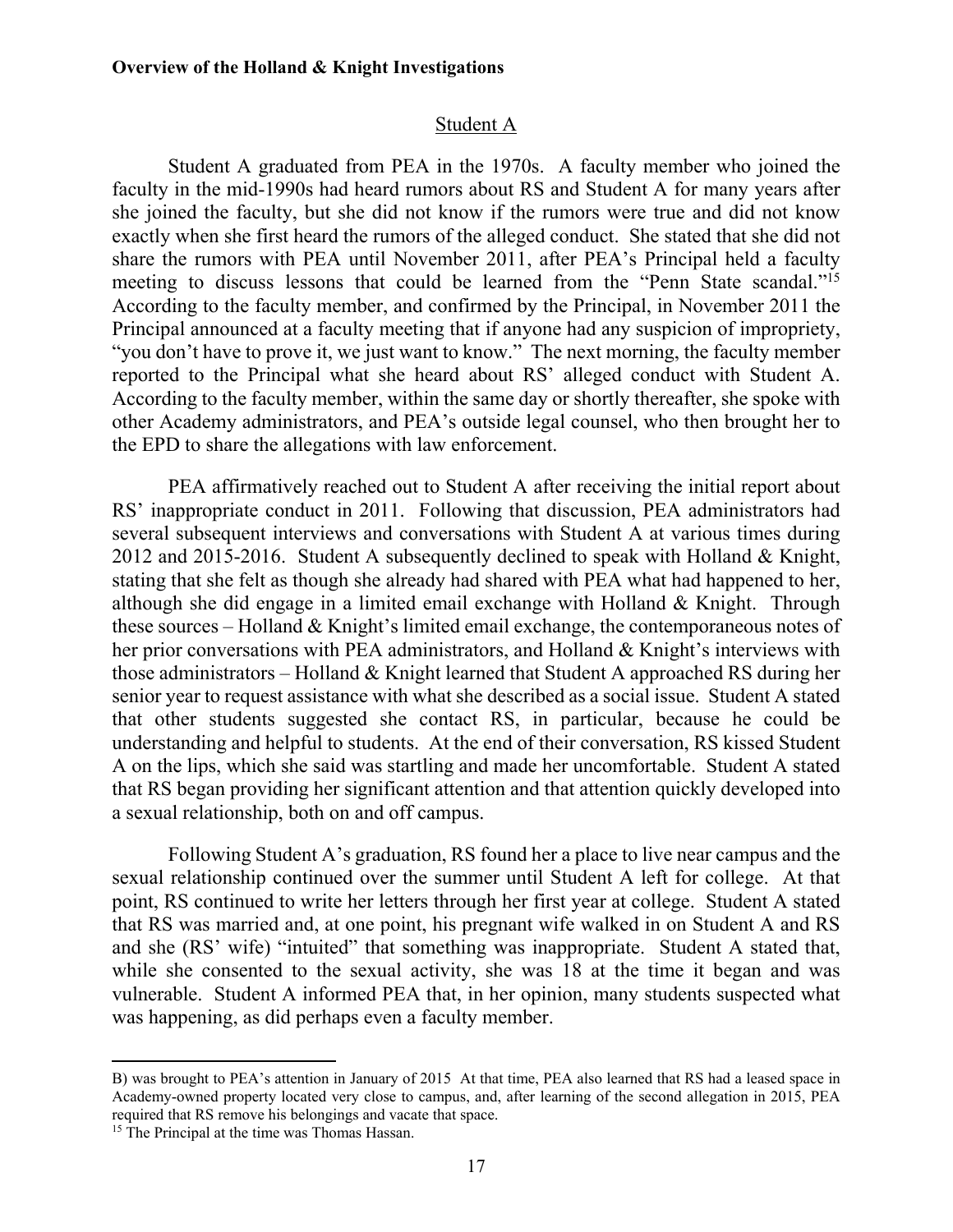### Student B

PEA learned about Student B in 2015 through a letter from her attorney stating that RS had sexually abused her when she was a student in the 1980s. Student B said that she felt out of place and uncomfortable upon matriculating to PEA, and RS was one of the first to provide her a warm welcome. RS maintained a friendly relationship with Student B until the winter of her senior year. At a party that winter, RS initiated a kiss on Student B's lips under a mistletoe, which then progressed to Student B being brought to a stairwell where RS continued kissing her in a sexual manner (with tongue). Student B described this as shocking. Student B stated that RS' conduct progressed over the following months and RS took her to various locations on campus to kiss her, touch her bare breasts, and he occasionally rubbed his exposed penis against her body until he ejaculated. Student B stated that there were several instances in which she and RS were both naked during these encounters. Student B stated that RS told her he could not have sexual intercourse with her because he had sex with a student before and his wife found out. Student B stated that, on one occasion, she and RS were planning to have sexual intercourse, but RS told her that she needed to get birth control. When the PEA infirmary told her she needed to obtain her parents' permission first, Student B left without birth control. Student B stated that this conduct – inappropriate kissing, touching, and body-rubbing – occurred a "couple of times a week" during the second semester of her senior year.

 Student B described RS as being a mentor to her at PEA, and she stated that RS also had responsibility over her dormitory, which heightened her vulnerability. At one point during RS' misconduct, Student B told RS that she wanted to speak to a counselor and she recounted that he said words to the effect that "you can't tell them about our relationship because you'll get kicked out and I'll get in trouble." Student B ultimately spoke with a counselor affiliated with PEA and she believed that the counselor "pieced together" that her experiences were with RS. (The counselor is no longer affiliated with PEA and refused to respond to Holland & Knight's requests to speak with him.)

Shortly following the public disclosure that another faculty member, Lane Bateman, had been terminated for possessing child pornography in 1992, Student B stated that she wrote to the Principal to alert her to other faculty misconduct.<sup>16</sup> Specifically, Student B wrote that "[w]hile at Exeter, I was involved in a sexual and, for me, intensely emotional relationship with a faculty member… I feel strongly that this faculty member acted irresponsibly and should have responded in a completely different manner." The Principal wrote back to Student B approximately a month later, asking her to "consider sharing with us more information about the incident and the name of the faculty member involved[.] If we receive such information, we will conduct an inquiry into the matter and take appropriate action. Obviously we cannot guarantee your anonymity, but we promise to treat the matter as sensitively, discreetly, and fairly as possible. You should also know that we may need to make a report to legal authorities." Student B stated that she did not reply to the Principal's letter and there was no indication from the file or interviews that the

<sup>16</sup> The Principal at the time was Kendra Stearns O'Donnell.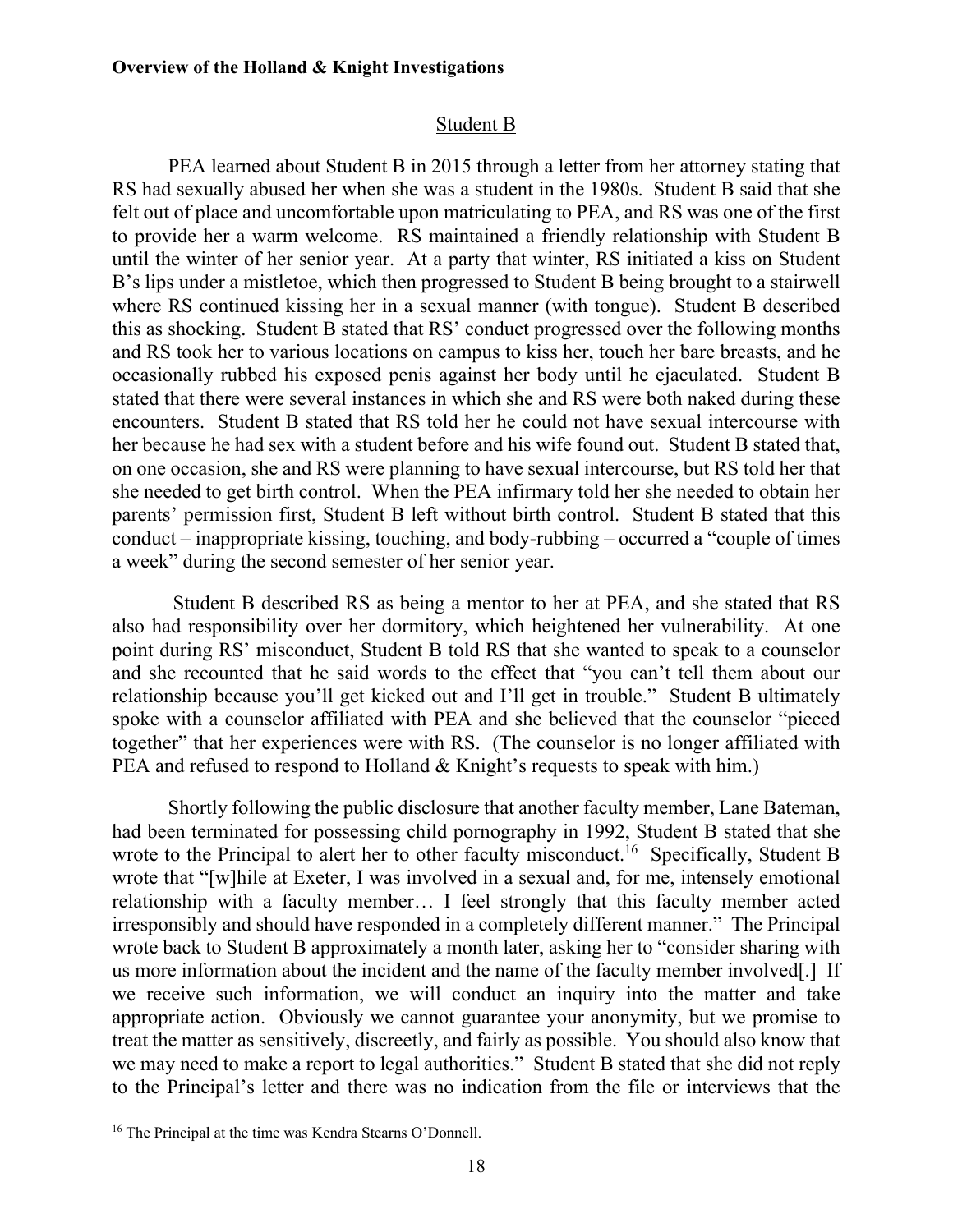matter was further addressed at that time. Moreover, additional PEA staff that Holland & Knight interviewed stated that they had no knowledge about Student A or Student B's interactions with RS.17

#### Student C

Student C graduated from PEA in the 1980s. She said that, during the winter of her senior year, she was crossing campus and she ran into RS. Student C stated that it was dark at the time and, upon departing, RS kissed her on the lips and put his tongue in her mouth. Student C stated that she was shocked by this conduct and made sure to keep her distance from him from then on. Student C stated that when she told another friend, she received empathy but not surprise, which made her wonder how widely known RS' conduct was at PEA. Student C stated that, years later, she would see RS at reunions and she remembered that he got "very handsy" with her at her 15th or 20th reunion. Student C shared that RS also "came on really hard to another one of [her] friends." Student C did not feel comfortable sharing the identity of this individual and the individual did not accept Holland & Knight's request to speak, which was conveyed via Student C. Student C stated that "as a woman, you deal with this stuff so much and so often that it's not a big deal, you get immune to it. But this was a big deal because we were kids and kids shouldn't have to deal with this stuff."

#### Student D

Student D graduated from PEA in the 1980s. Student D stated that, while she did not remember the particular details, she remembered that RS gave her a pair of underwear as a gift "completely out of the blue," when she was a senior at PEA. Student D stated that, she was "pretty impervious to social offenses" at the time, but she remembered thinking or hearing rumors that RS was creepy. Student D stated that it was an isolated event and RS did not do anything else inappropriate to her. Student D did not know why she viewed RS as having a reputation of being creepy, but she felt that it always lingered around him, and she believed that if she knew as a student that RS was creepy, administrators at PEA must have known too.

#### Alumna A

Alumna A graduated from PEA in the 1980s. Alumna A stated that she had RS as a teacher and dorm head while a student at PEA. She stated that she did not experience sexual misconduct from RS while she was a student. She said she had a close mentoring relationship with him. She stated that she observed that some of his interactions with certain students appeared to her to have a sexual undertone, but she felt that he valued her

<sup>&</sup>lt;sup>17</sup> There was an allegation that another faculty member may have known about RS' inappropriate conduct with Student A and Student B. Holland & Knight investigated that issue and determined that it was likely that the other faculty member had seen correspondence in the 1970s, after Student A had graduated, that indicated that RS was involved in some questionable manner with Student A. Holland & Knight lacked sufficient information to make the same determination with regard to that other faculty member's knowledge about RS' inappropriate conduct with Student B.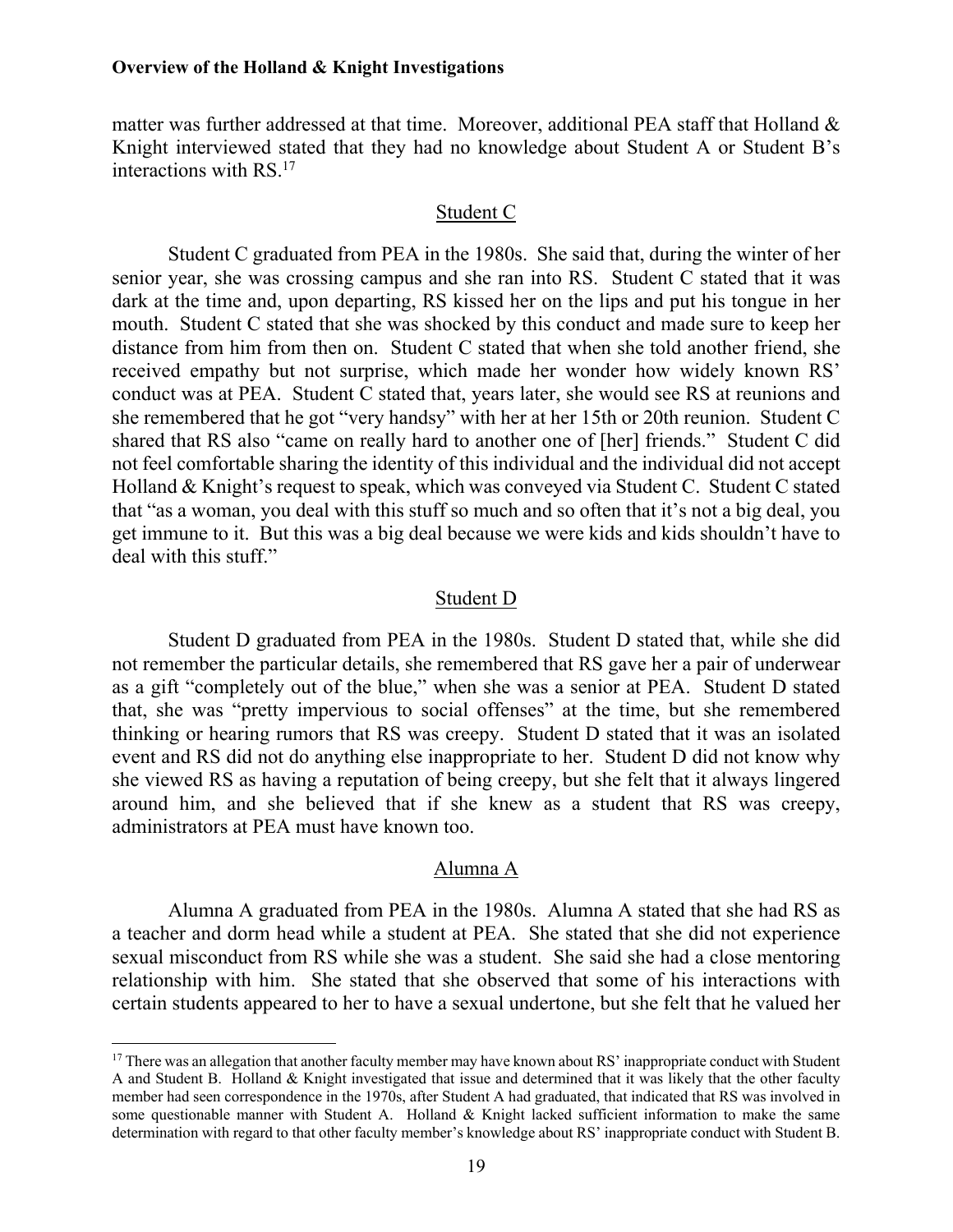as a person and did not consider her in a sexual way when she was a student. Alumna A stated that it was this respect that she felt she received from RS that made his later inappropriate conduct feel like an even greater violation to her.

Alumna A stated that she experienced inappropriate conduct by RS after she had graduated and while at a small, informal, out-of-state alumni reunion event at a bar. Alumna A recounted that RS manipulated her to stay at the bar after everyone else had left. Alumna A offered to give RS a ride to his car and, when they got to his car, RS leaned over and gave her a full kiss on the mouth with tongue. Alumna A stated that this kiss was not welcome and she did not know how to respond. Alumna A stated that she could recall RS' face and it did not indicate any awareness that he had crossed a line or done something wrong. Alumna A felt that RS' conduct was a betrayal of their relationship, which had developed while she was a student and during a time period where RS was a trusted mentor. Alumna A stated that she subsequently considered applying for a staff position at PEA after the inappropriate conduct, but when she realized RS was still a faculty member she determined that she could not be on campus with him so she did not apply. Alumna A described this type of outcome as a hidden impact of RS' conduct.

## Additional Conduct

Additional witnesses who spoke with Holland & Knight described RS as having little respect for personal boundaries. For example, one parent of Academy students stated that RS kissed her on the lips without consent, and several witnesses described him with terms like "lecherous" or "creepy." Other individuals stated that RS was constantly testing to see how far he could go with female students and several witnesses indicated that RS' popularity may have served to protect him within PEA. Accordingly, individuals believed they would be ignored if they raised the issues with PEA.

## **6. Edleff Schwaab**

In January 2017, Holland & Knight was asked to investigate alleged misconduct by former PEA psychologist Edleff Schwaab ("ES") involving students at PEA. The conduct at issue included:

- A. During a psychological testing session in the 1970s with a PEA student, ES grabbed her, gave her a French kiss and said he wanted to take her to Europe. This person will be referred to as Student A in this section.
- B. During a psychological counseling session with a PEA student in either the late-1960s or the early-1970s, ES invited him to come to join him in Amsterdam so that ES could take the student to the city's Red Light District and introduce him to sexual experiences with prostitutes. This person will be referred to as Student B in this section.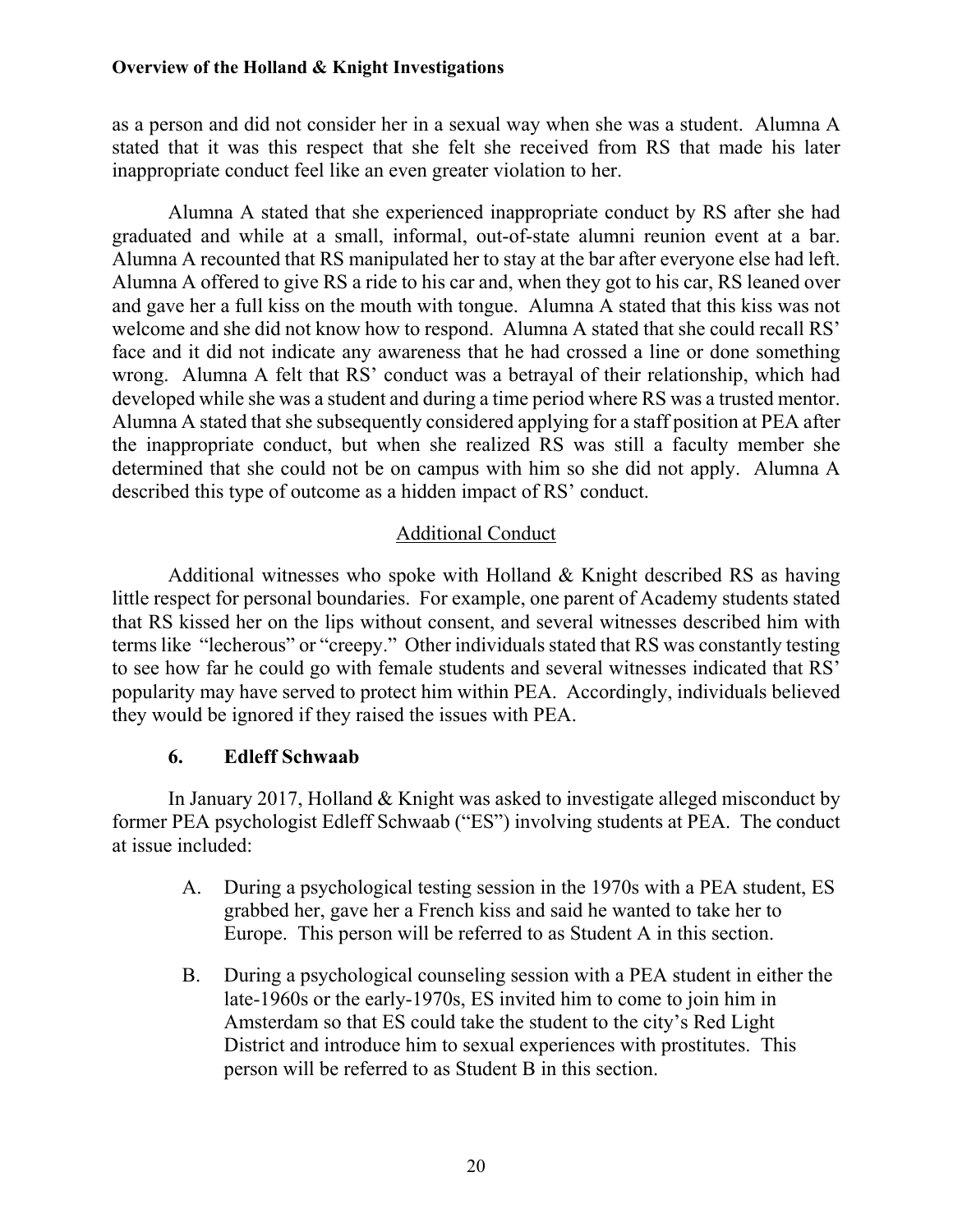C. During a psychological counseling session with a PEA student in approximately 1970, ES inappropriately asked him about his masturbation practices. This person will be referred to as Student C in this section.

Two additional students also alleged inappropriate conduct by ES. These persons shall be referred to as Student D and Student E in this section. Both of these students are represented by an attorney, and Holland & Knight was not allowed to interview them. Consequently, Holland & Knight has only limited information about the allegations made by Student D and Student E, and is not aware of the specific nature of the alleged misconduct or the setting in which it took place.

ES died in 2003. PEA records indicate that PEA terminated ES' employment in April of 1976, before the school year had ended. All of the conduct described above took place before the termination of ES' employment. The basis for the termination of ES' employment is not specified in PEA's records. However, the Dean of Students stated that she was present at a meeting at Logan Airport with ES and the Principal to confront ES about an incident involving a female student to whom he provided counseling that involved ES hugging and/or kissing her.<sup>18</sup> The Dean of Students stated that ES was informed his PEA employment was terminated at that meeting. While the Dean of Students did not remember an exact date of the meeting at Logan Airport, she believed it occurred in 1976. At the time of the termination, ES had been employed by PEA for eleven years as the school psychologist.

## Student A

Student A graduated from PEA in the 1970s. In March 2016, after the PEA community announcement regarding, among other things, the conduct of, and PEA's response to, former PEA faculty Steve Lewis and Richard Schubart, Student A contacted PEA and stated that ES had sexually assaulted her when she was a student. Student A initially shared information with Holland  $\&$  Knight by email. In her email to Holland  $\&$ Knight, Student A stated:

In the spring of [year redacted], I was meeting with the school psychologist, [ES]. At one point he grabbed me, gave me a French kiss and said he wanted to take me to Europe with him. It was entirely unsolicited by me and quite frightening at the time. I did not report it to Academy staff. . .

During her interview, Student A stated she had a series of one-on-one office visits with ES at the PEA health center, and when ES grabbed and kissed her it was the only time she had any physical contact with him. Student A stated that upon being kissed by ES, she pulled away from him and did not believe she returned for any kind of counseling or other

<sup>&</sup>lt;sup>18</sup> The Principal at the time was Steven Kurtz, who died in 2008. The Associate Dean of Students at the time was Susan Herney.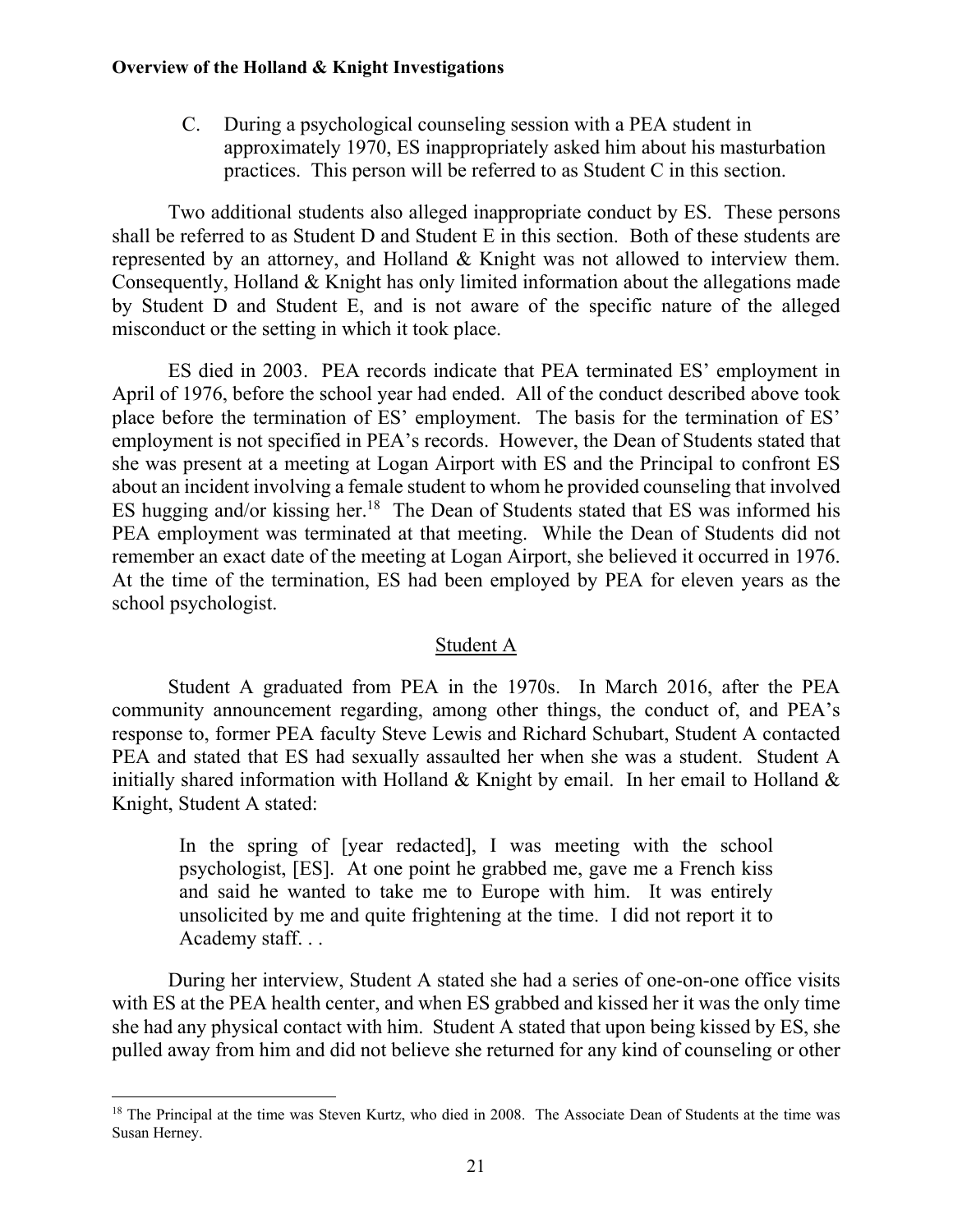services with him. She did not remember seeing ES in any capacity again after he kissed her. Student A said that she did not disclose the incident to anyone at the time, in part because she was embarrassed by it.

#### Student B

Student B contacted PEA in May 2017, after reading a newspaper article that disclosed that ES had engaged in sexual misconduct at PEA. Student B stated that when he was a student at PEA in the 1970s, he went to see ES for some psychological counseling. Toward the end of his 10th or 11th grade year, Student B said that ES told him that he (ES) was going to Europe for the summer and suggested that Student B join him in Amsterdam so that ES could take Student B to the city's Red Light District and introduce him to sexual experiences with prostitutes. Student B said that he declined this invitation, but continued to have counseling sessions with ES thereafter. At the time, Student B thought that the invitation was inappropriate, but did not think it was a "big deal" and did not report or disclose it. Student B informed Holland & Knight that with the benefit of adult hindsight, ES' invitation was "grotesquely inappropriate."

#### Student C

In October 2017, Student C emailed a PEA administrator about his concerns.<sup>19</sup> Student C transferred from PEA in the 1970s before graduating. He informed PEA that he had been sent to ES for counseling because he had been caught smoking. Student C wrote that at the counseling session, ES asked him about his "masturbation practices." Student C stated: "It was a creepy enough line of questioning that I took the risk of ending the interview by getting up and leaving his office." Student C followed up with PEA with another email, also in October 2017, that stated in pertinent part:

Before the masturbation questions [ES] asked me if my roommate was selling pot. So I figured out at the very start that the meeting had nothing to do with my mental health, and absolutely nothing do with me smoking cigarettes. It was an interrogation, that clearly had to have been sanctioned by the dean or some other school authority. And my indignant exit from that office was at least as much about feeling betrayed by the school as it was about [ES'] creepy predation. As I mused over this memory today I realized that whatever vestigial anger I feel about the incident is directed at the Academy for this egregious ethical lapse. I don't imagine anyone knew that [ES] might use sex talk as part of his interrogative strategy but – countenanced or not – he must have felt he had free rein to go about it however he pleased. The whole situation is stomach-churning for me to contemplate.

<sup>&</sup>lt;sup>19</sup> The administrator was not involved in the conduct in question, but served to receive the report.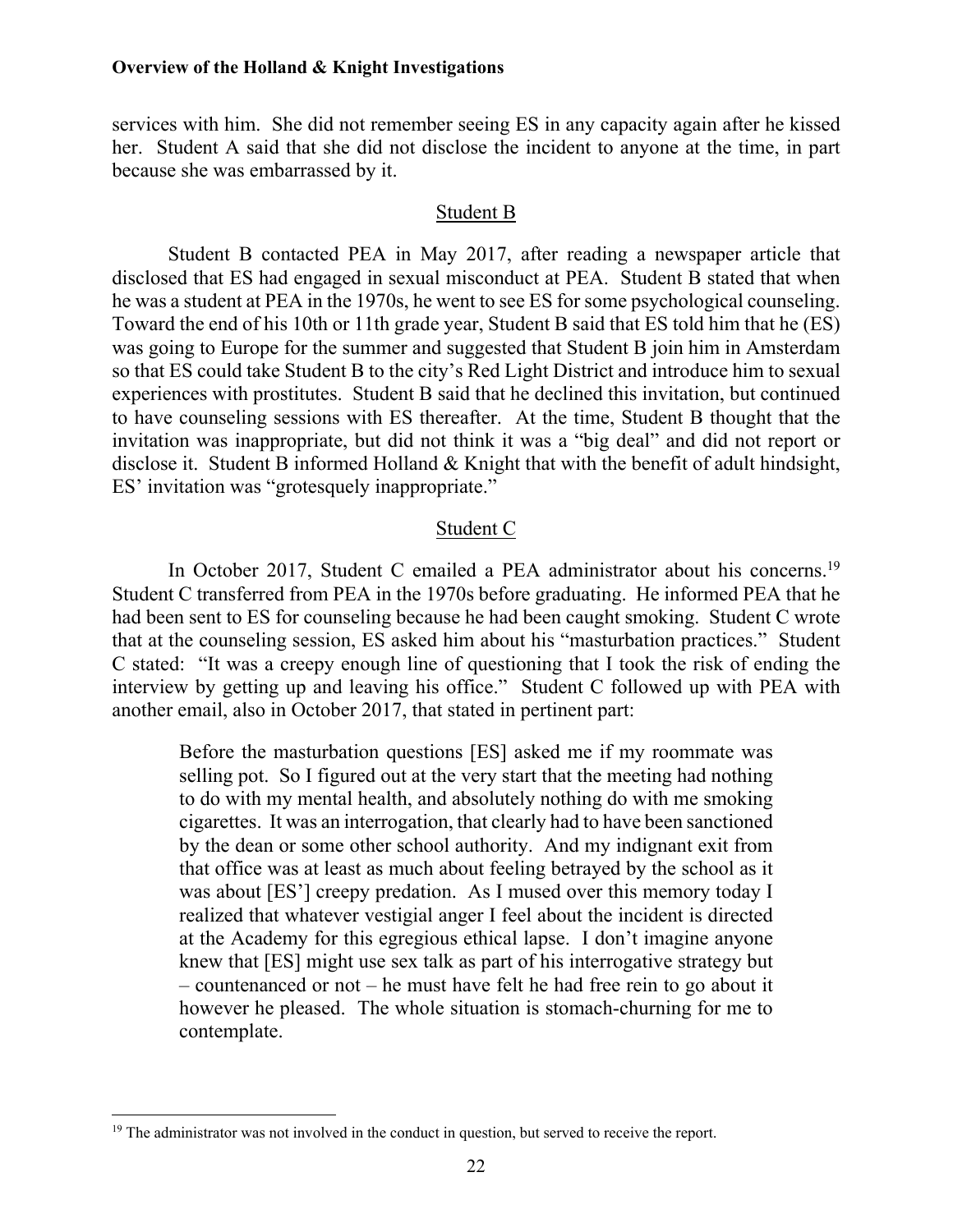I have no wish to speak with investigators. I see no value in it. This all happened [redacted] years ago. Memories are unreliable. The guy is dead. I was not damaged by the encounter with him. And though I hold Exeter of [the 1970s] in low regard, I know it is a very different place today.

Respecting Student C's wishes, Holland & Knight did not contact him.

## Student D and Student E

 In 2017, PEA received written communications from Student D and Student E, two additional female students who attended PEA in the 1970s, describing sexual assault/sexual misconduct by ES in the time frame that they attended PEA. On March 3, 2017, Student D wrote to PEA:

I am writing to confirm that I too experienced sexual misconduct from Dr. Swaab [sic] in [year redacted]. I reported it at the time along with another student. The lack of support I received was very wounding for me. The whole experience was treated poorly and [ES] was allowed to continue on at PEA when his behavior today would have been cause to terminate his employment. I am surprised that I was not contacted during this investigation due to the fact that my complaint was open and I was asked to speak in front of a large group of faculty so that they could decide what to do in reference to [ES]. I was never offered counseling or support of any kind.20

As noted, Student D is represented by an attorney, that attorney has been in direct contact with PEA, and Holland & Knight was not permitted to interview Student D.

That same attorney also represents Student E, and the attorney wrote to PEA in April 2017 that Student E was "repeatedly sexually abused by [ES] from approximately [year redacted] when [Student E] was approximately 16 years of age to approximately [year redacted] when [Student E] was approximately 18 years of age." Holland & Knight was also not permitted to interview Student E.

## Additional Conduct

While PEA records reflect that ES' employment was terminated in 1976, these records do not provide information as to whether or not PEA took any actions to reach out to the impacted individuals or make any efforts to provide them support. It is unclear if any reports were made to any state or licensing boards regarding ES' conduct. Holland & Knight is not aware of any documentation of Student D's complaint. To the extent that the complaint was received and not acted upon by PEA administration, the lack of action may

<sup>20</sup> PEA was unable to locate any records of such a meeting.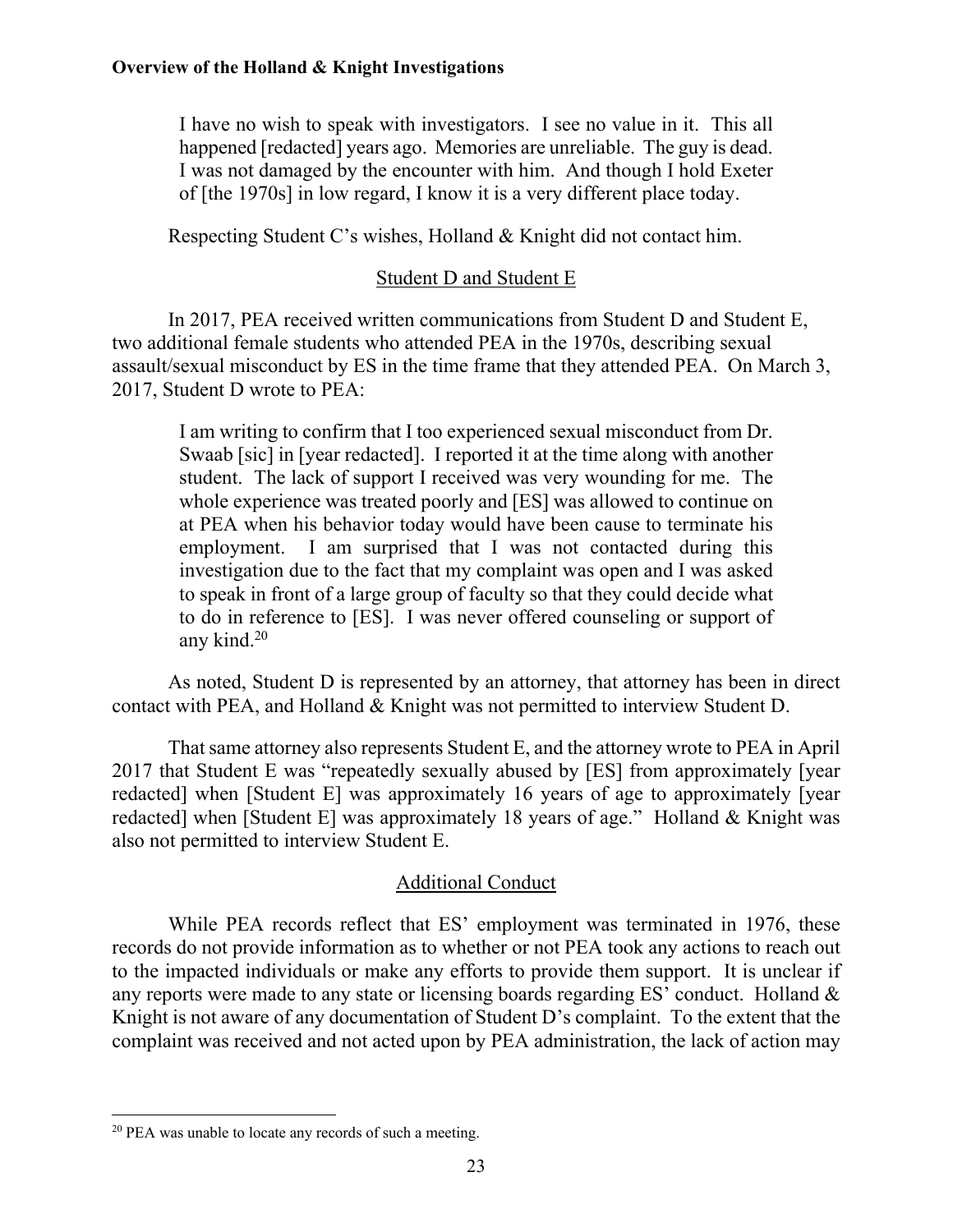have put more students at risk given that ES was terminated by PEA thereafter for sexual misconduct.

## **7. Unknown Male**

 $\overline{a}$ 

 In January of 2018, Holland & Knight was asked to investigate alleged misconduct towards a student of PEA by a male adult whom the student believed was someone who worked on the PEA grounds crew, but whose identity was then, and continues to be, unknown. That adult male is referred to as the unknown male or "UM" in this section. The conduct at issue involved sexual contact between the UM and the student, referred to herein as Student A, in a bathroom at the PEA gym during the late-1980s time frame. More specifically, Student A alleged that the UM solicited sexual activities in the PEA bathroom and when Student A responded to the solicitation he was aggressively made to perform oral sex on this adult male, the UM.

## Student A

PEA learned about Student A's experience after Student A posted the following on his publicly available blog site on November 10, 2017:

In the winter of [year redacted], when I was 15 years old, I went away to a very prestigious, top-rated boarding school in New England. Shortly after I arrived, I noticed some graffiti in the mens' locker room of the athletic center, which set a time for some gloryhole action. Being a horny teenager, I showed up at the indicated time and through the gloryhole<sup>21</sup> (what HS gym has glory holes!?!)… I acted on my impulses, and after a little while, was invited to come into the next stall. I was surprised and taken aback that it wasn't another student, but was someone in his 30s that I'd later find out was a member of the grounds crew. He finished, left me in an untidy state and unsatisfied. … My first sex. At 15, with a 30 something man in the men's room of my HS gym. I'd never felt so dirty… I did tell my parents about it, and they wanted to sue the school and have the man fired. Though I was openly gay, I didn't want to be the guy who'd had gloryhole sex in the bathroom. I didn't want to be the kid who hooked up with a member of the grounds crew (elite schools come with snobby thinking.) I didn't want to be have to defend myself and tell the story over and over again. In fact, this is the first time I'm publicly telling it.

During his interview, Student A stated that he expected to encounter another student in the gym bathroom, and was surprised and felt powerless when, after a series of nonverbal communications, he went to the adjacent stall and encountered an adult, whom he estimated was in his 30s at the time. The UM then aggressively solicited and made Student

<sup>&</sup>lt;sup>21</sup> At his interview, Student A clarified that the glory hole was likely a small hole, which could have been at the base of the toilet roll holder, and which allowed one to peer into the adjacent stall.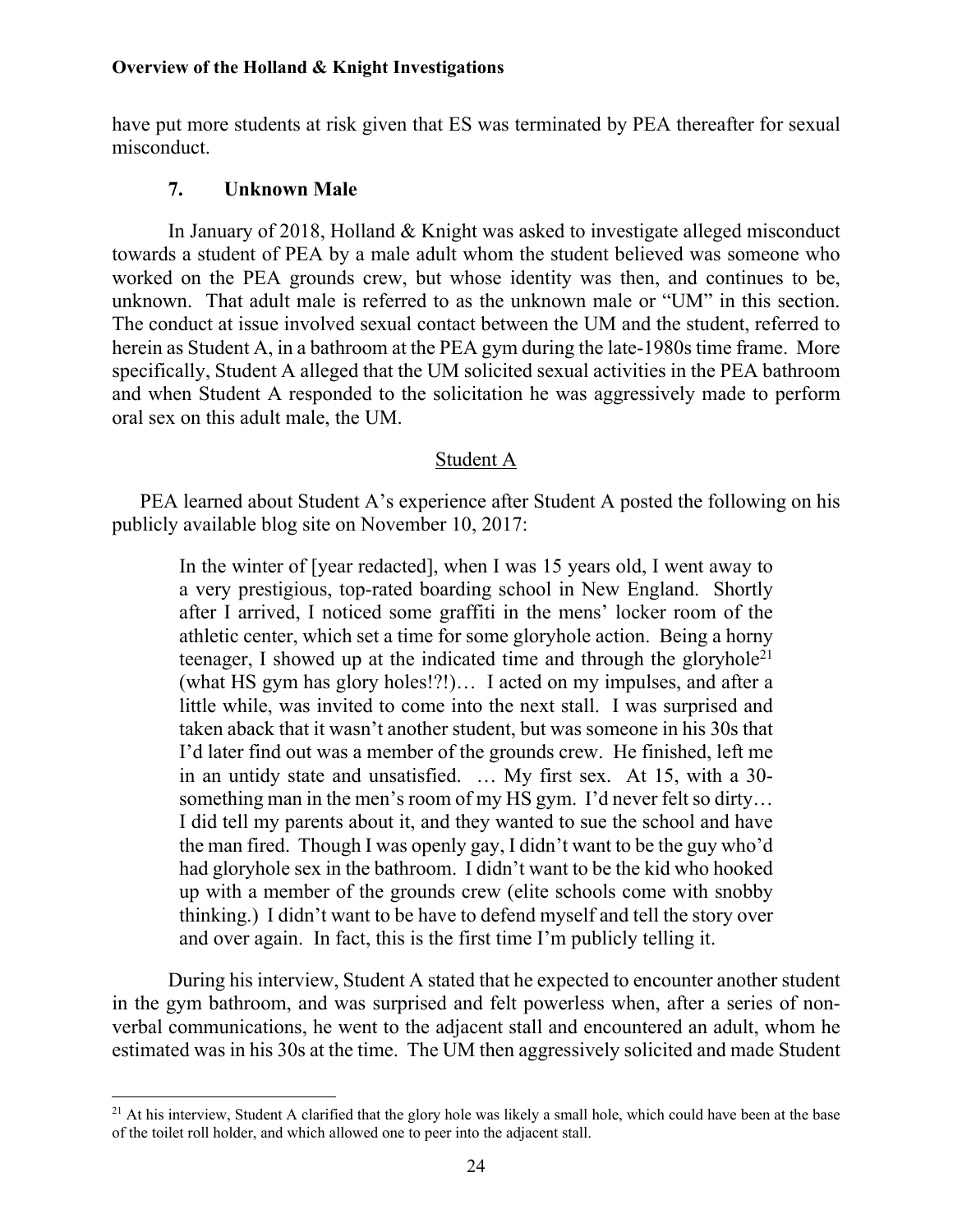A perform oral sex on him. Student A stated that there were no words spoken before or after the incident, and that he encountered no one else in the bathroom before, during, or after the incident. He also stated that he never told anyone at PEA about the incident. Student A described the immediate and negative impact that the incident had on him, physically and emotionally.

Student A stated that at the time of the incident, he had never seen the UM before and there was nothing that he learned during the incident that helped him place who the UM was, where he worked, or what work he performed. Student A said that after the incident, he saw the UM on the PEA campus on a few occasions. They did not acknowledge one another. Student A said that on one of the occasions when he saw the UM on campus he seemed to be working in a groundskeeping capacity, but Student A could not recall any additional details, such as where he was, what he was doing, or whether he was wearing a uniform.

Holland & Knight made significant attempts through interviews and historical documents reviewed to identify the UM, but the investigation did not lead to the identity of the UM.

#### III. **Overview of Other Investigations**

 $\overline{a}$ 

In addition to the investigations presented in Section II, there were investigations of other reports of misconduct of a sexual nature and/or boundary crossing that were assigned to Holland & Knight where Holland & Knight found the reported conduct to be credible. These reports are referenced in Section I and are described below in an anonymized way,<sup>22</sup> and include the following:

- **1.** A PEA graduate from the 1980s reported that a PEA employee treated her for a sprained ankle and, during the treatment, told her that she would have to take her shirt off so that he could do a scoliosis exam. The student credibly reported that there was no medical basis for the request for a scoliosis exam, and instead that the request was merely a vehicle to serve the employee's prurient interest.
- **2.** A number of PEA graduates from the 1980s through the 2010s reported various instances of uncomfortable physical and/or verbal contact with a PEA faculty member. The verbal conduct included inappropriate commentary, often about the dress of the female students, some of it with sexual overtones. Some of the physical conduct included unwanted touching of students' legs, shoulders, and hair. PEA administration was made aware of student complaints regarding this type of conduct identified above as early

<sup>&</sup>lt;sup>22</sup> It is Holland & Knight's understanding that PEA determined that these matters do not satisfy its Principles of Disclosure and therefore they are not included in Section II.